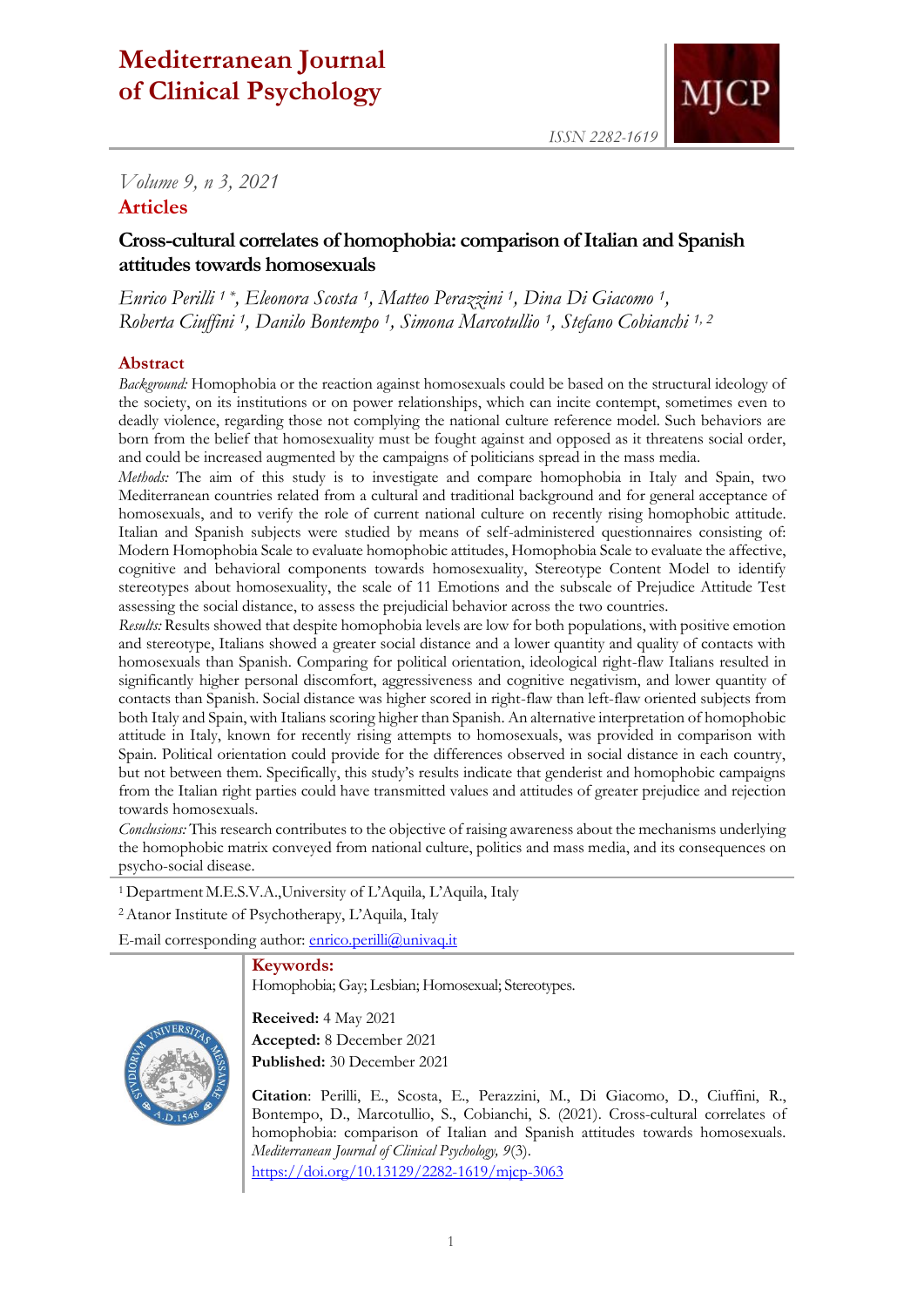#### **1. Introduction**

In the last decade, the study of homophobic attitudes has reached a remarkable relevance within social and psychological sciences. George Weinberg (1972) defined homophobia as a "heterosexual individuals' fear of being in a closed place in close contact with homosexuals and, in regard to homosexuals, self-directed hate". Today the definition of homophobia consists in a set of beliefs, emotions and negative behaviors towards homosexuals, both women and men, based on the arbitrary thought that identifies the "other" (the homosexual) as the different, inferior or abnormal one. In its irreducible difference the homosexual is located elsewhere, outside the common realm of human beings (Borrillo, 2009; Weishut, 2000). There are different forms of homophobia or homonegativity: a) external homophobia (characterized by affectiveirrational and cognitive motivations), b) general homophobia, specific, anthropological, liberalinstitutionalized (Borrillo, 2009; Castellazzi, 2014; Graglia, 2012; Prati & Pietrantoni, 2011) and c) internalized homophobia (Gonsiorek, 1985).

Moreover, homo-negativity can be manifested both through explicit and implicit forms (Prati & Pierantoni, 2011). The reaction against homosexuals could be based on the structural ideology of the society, on its institutions or on power relationships, which can incite contempt, sometimes even to deadly violence, regarding those not complying the reference model. Such behaviors are born from the belief that homosexuality must be fought against and opposed as it threatens social order. The reports from the Eurobarometer, the ILGA-Europe's Annual Review of the Human Rights Situation of Lesbian, Gay, Bisexual Trans and Intersex People (ILGA, 2021) and the Pew Research Center regarding the years provide a clear insight into public opinion on homosexuality, even correlating with political scenario as in processes through which people form their political attitudes and behaviors. Although homophobia appears to be strongly present in Europe, some countries are extremely open to homosexuality. Last Pew Research Center survey conducted on 2019 followed-up to a 2013 report that found many of the same patterns as seen today (Poushter & Kent, 2020). In many of the countries surveyed, there also are differences on acceptance of homosexuality by age, education, income and, in some instances, gender. In addition, religion and its importance in people's lives shape opinions in many countries. Political ideology also plays a role in acceptance of homosexuality. In many countries, those on the political right are less accepting of homosexuality than those on the left. Although there has been an increase in acceptance of homosexuality across many of the countries surveyed at both times, countries that support right-wing populist parties in Europe, many of which are seen by LGBT groups as a threat to their rights, appear less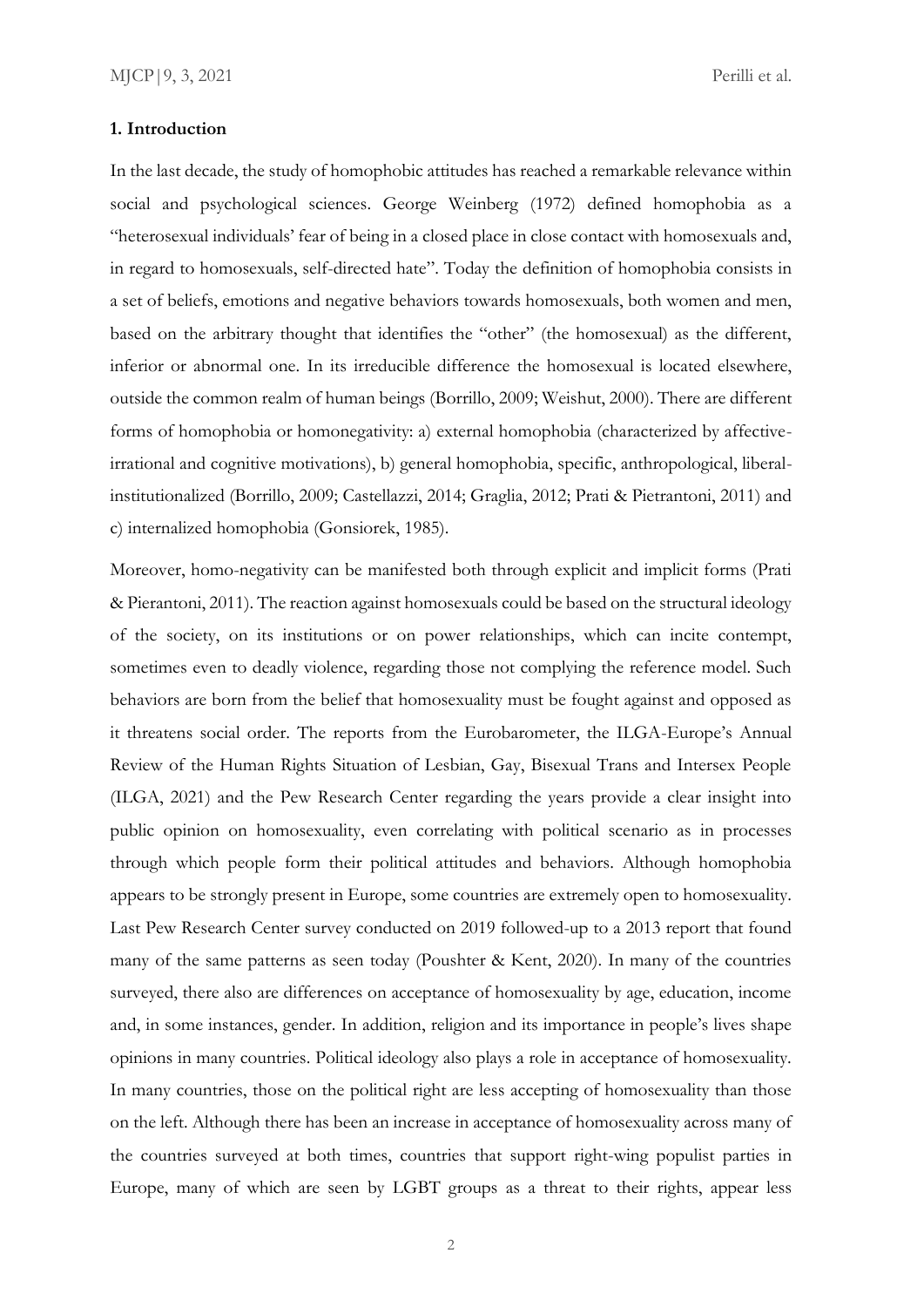supportive of homosexuality in society. Measurements of ideology on a left-right scale result in those on the left tending to be more accepting of homosexuality than those on the ideological right. Spain is regarded as one of the gay-friendliest European countries, with 89% people saying homosexuality should be accepted by society, against in comparison 75% of Italians. However Spanish people with a favorable opinion of the Vox party, which recently has begun to oppose some gay rights, are much less likely to say that homosexuality is acceptable than those who do not support the party. The above reports show how Italy has changed its view on homosexuals in the last twenty years becoming increasingly open towards homosexual people and their right. Although Italy approved same-sex civil unions in 2016, the country lags behind its EU partners in creating anti-homophobia measures, and attempts at progress could have been held back by a macho culture, Catholicism and support for far-right parties, as recently observed (for instance see Giuffrida, 2020). Italian LGBT rights associations have linked a rise in hate crimes in 2019 to the prominence of far-right Lega, which continues to poll as Italy's most popular party. Beyond politics, other cultural factors, such as religion or the educational level, may underlie the differences in homophobic behavior. Countries with greater levels of education are significantly more likely to say that homosexuality should be accepted in society than those who have less education; significant differences of this nature are found in both countries with generally high levels of acceptance, such as Italy, and low levels (Poushter & Kent, 2020). Religion, both as it relates to relative importance in people's lives and actual religious affiliation, also plays a large role in perceptions of the acceptability of homosexuality in society. Those who are religiously unaffiliated, sometimes called religious "nones" (that is, those who identify as atheist, agnostic or "nothing in particular") tend to be more accepting of homosexuality. In most cases, the affiliated comparison group is made up of Christians. But even among Christians, Catholics are more likely to accept homosexuality than Protestants and Evangelicals (Poushter & Kent, 2020). While all of these factors are clearly important, public opinion continues to be different and stereotyped across countries. In Europe differences can be traced back to eastern countries who for decades have experienced state atheism and western countries that, to a greater or lesser extent, have guaranteed freedom in religious matters; in this regard, Italy and Spain could have a similar progress for acceptance of homosexuality and LGBTQ unions, but the osmosis between Catholic values, suggested and often imposed by the Church of Rome, and political activity, favored by past governments of the Christian Italian right-wing parties, determined in the past decades a "confessionism of morals" which delayed implementation of the principles of freedom and equality from the Constitution over time (Baldassarre, 2020).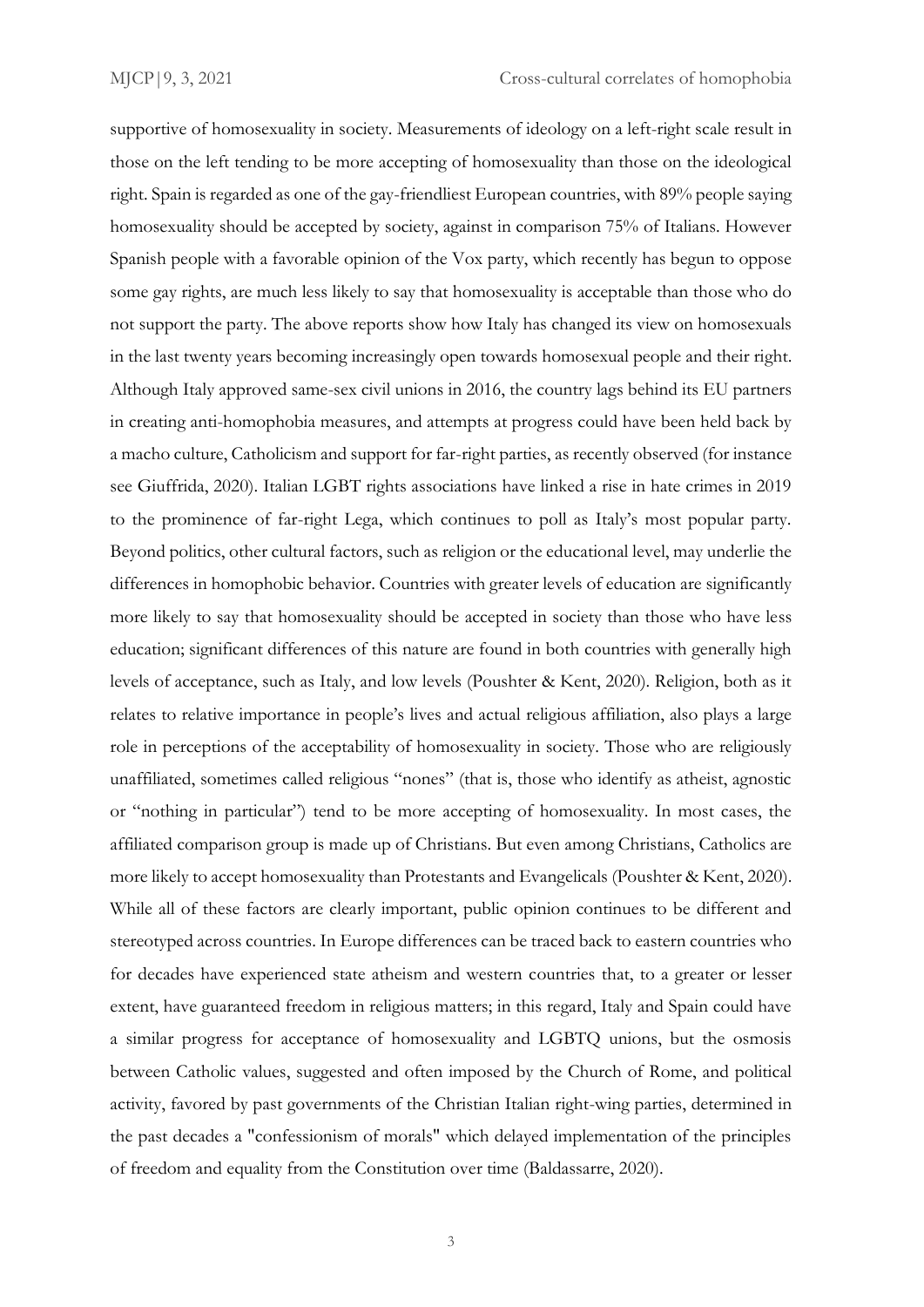Discomfort towards homosexuals and transgender as well as sexual prejudice and homosexuals' self-directed hate could be consequences of beliefs about the nature of homosexuality but seem to be not directly conveyed by right-wing parties' politicians, since these essentialist beliefs predict antigay prejudice independently of right-wing authoritarianism, social dominance orientation, and political conservatism (Haslam & Levy, 2006; Herek, 2000). It therefore becomes essential to understand what prejudices are reinforced by governments in various moments of political propaganda, how they are used and on what beliefs they have their roots. Particularly, youngs' social reasoning about sexual prejudice is complex and multidimensional, with media and school practice as influencers (Horn, 2007; Horn & Szalacha, 2009).

This study has been carried out in parallel in both countries, considering heterogeneous groups of people by age, sex, level of education, religious and political orientation, in order to obtain the most comprehensive picture of the phenomenon. Efforts were made to pay attention to the stereotypical components and to the emotional involvement in the source process of the prejudicial attitude towards minority groups. Genderism, as the prejudicial belief that gender is rigid and only male or female, is a source of social oppression and psychological shame, such that it can be imposed on a person, but also that a person may internalize it from social and political institutions (Hill & Willoughby, 2005). Adolescents' conceptions of the acceptability of their peers are related not just to sexual orientation but also conformity to gender conventions (Horn, 2007; Roberts & Reddy, 2008). Over the years, several studies have been carried out to validate instruments which evaluate the degree of homophobia in relation to emotional and social factors (Carrera-Fernadez et al., 2013; Ciocca et al., 2015; Raja & Stokes, 1998). Some studies have examined the presence of homophobic attitudes in Italian students (Lingiardi et al., 2005), others examined groups of Spanish adolescents (INJUVE, 2008; Romero et al., 2005), highlighting how this attitude is more present in male individuals than in female peers, as known by literature (Herek, 1988), and in far-right parties (Nuñez et al., 2011; Quiles et al., 2003), then comparing the differences in scores between adolescents and adults (Galán et al., 2007).

Beyond these factors, we aimed to contribute to the comprehension of the conscious and unconscious mechanisms of the homophobic matrix related to cultural and political factors. Particularly, we wanted to provide an alternative interpretation of recent homophobic phenomenon, by comparison between Italy and Spain, two Mediterranean countries that are related from a cultural and traditional point of view and which nowadays are only 14% distant in acceptance of homosexuals, with Spain as third country for acceptance in Europe (Poushter & Kent, 2020). Nevertheless, the stereotype conveyed by the mass media, becoming common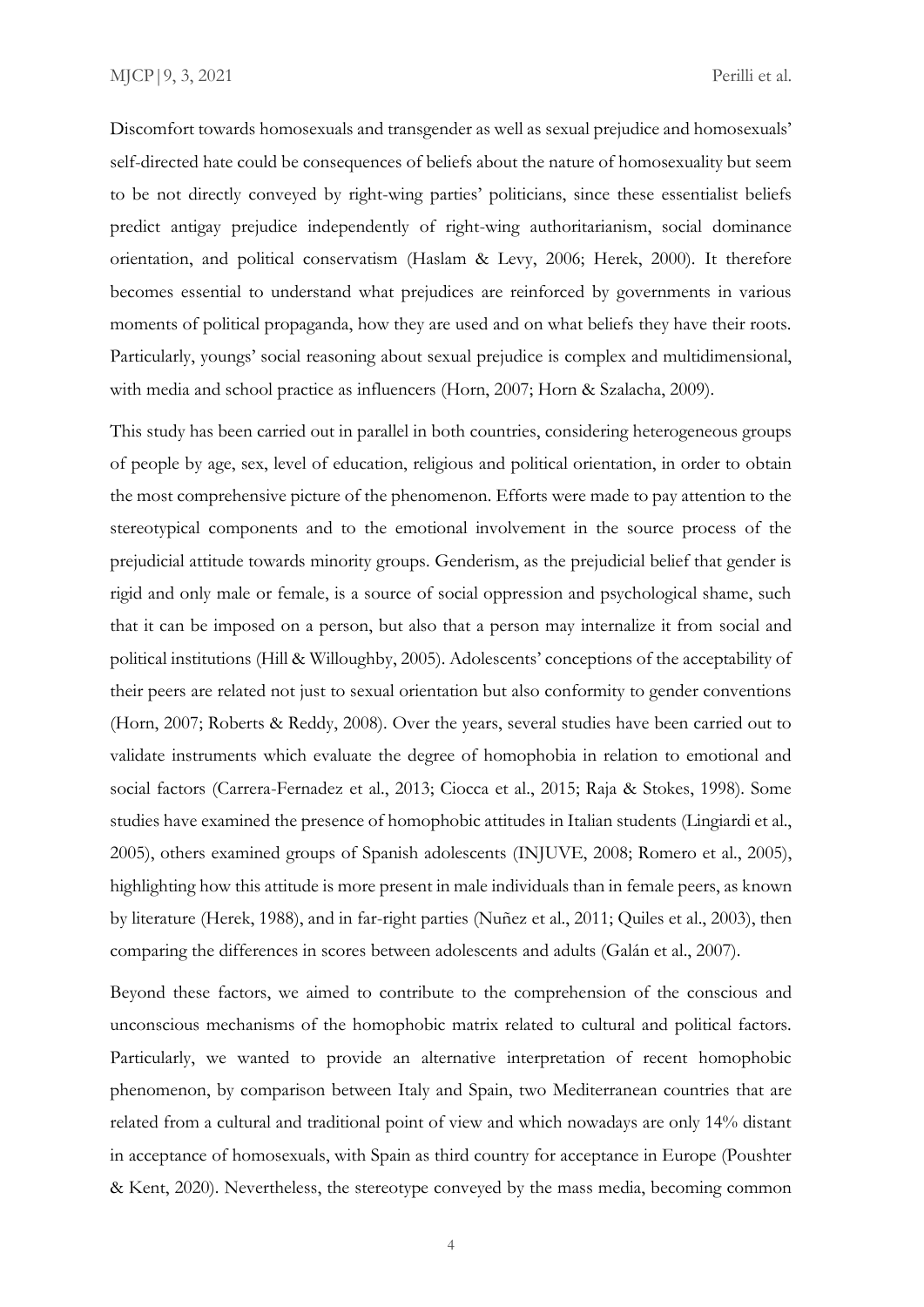thought, delineates Italy as a strongly homophobic country and Spain as extremely open to homosexual culture and way of life. Our hypothesis is that, despite general acceptance of homosexuals in Italy is increased on last decades, the homophobic attitude of Italian citizens towards homosexual minorities is greater than that shown by Spanish due to stronger stereotypes of Italians, which seem to be increased in ideological right parties. It was therefore our interest to investigate which factors, whether cognitive and emotional or ideological and cultural, could be related to any difference in homophobic behavior in response to the presence of gays and lesbians beyond their general social acceptance.

#### **2. Materials and Methods**

#### **2.1 Subjects**

The research involved a total of 520 cross-cultural subjects aged between 18 and 59 years, with a total mean age of 27.5 (St Dev  $= 8.331$ ).

The Italian sample consisted of 258 subjects with a mean age of 30.4 (St Dev = 8.477). 29.5% completed high school studies and 70.5% attained university studies. 63.9% consider themselves Catholic, 19.4% atheist and 16.7% agnostic or "none" religion. About political orientation, 67.4% declared to be of ideological left-wing and 32.6% to be of ideological right-wing.

The Spanish sample consisted of 262 subjects, with mean age of 24.7 (St Dev  $= 7.113$ ). 41.6% completed high school studies, while 58.4% achieved university studies. 42.7% consider themselves Catholic, 30.1% atheist and 27.1% agnostic or "none" religion. About political orientation, 69.5% declared to be of ideological left-wing and 30.5% to be of ideological rightwing. Based on the proportions of Italian and Spanish subjects for these variables, the two samples appear to be homogeneous for the "political orientation".

The most active sex in the study was female: 74% in the Italian and 66.3% in the Spanish sample. A transversal group comparison study was conducted through the creation of a self-report

questionnaire, administered via online platforms.

#### **2.2 Instruments**

To evaluate homophobic attitudes the MHS (Modern Homophobia Scale) of Raja and Stokes (1998) was used. The MHS is composed of 46 total items and subdivided into two subscales: MHS-G (Modern Homophobia Scale-Gay) comprising 22 items, and the MHS-L (Modern Homophobia Scale-Lesbian), composed of 24 items. Each scale measures three dimensions of homophobic behavior: personal malaise, institutional homophobia and diversion/change. The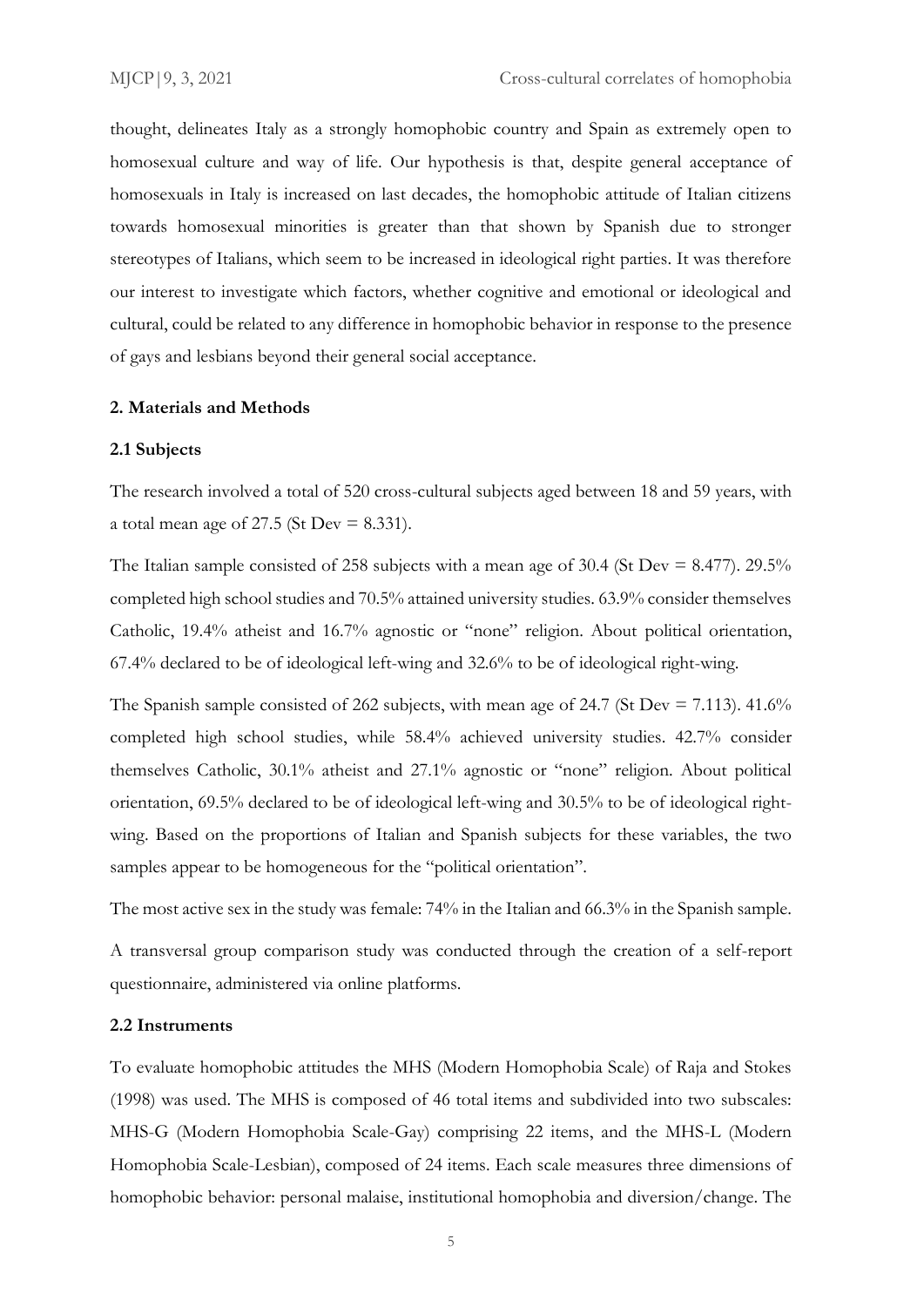extent of personal discomfort and diversion/change allowed homophobic attitudes towards gays and lesbians to be studied on a personal level, while institutional homophobia allows the institutional level to be studied. Response format was of Likert type scoring from 1 (very disagreeable) to 5 (much in agreement).

To measure the affective, cognitive and behavioral components compared to homosexuality, we have used the HS (Homophobia Scale) of Wright, Adams and Bernat (1999), composed of 25 items divided within three subscales: negative behavior/feelings, behavioral feeling/aggression and cognitive negativism. The first two subscales make it possible to measure the presence of both negative and aggressive behaviors and feelings when coming into contact with homosexuals, while the third dimension allows us to evaluate the possible presence of negative thoughts about homosexuals. Answers are given within a scale of Likert type from 1 (very disagreeable) to 5 (much in agreement). The degree of contact maintained with gay and lesbian people was assessed through the use of a single question: "What kind of contact do you have with homosexual men/lesbian women?" by Navas and Rojas (2010). The response scale provided for six different alternatives, each corresponding to a given contact level, from 1 ("No contact. I only see them on the street or in public places, but I never talk to them") to 6 ("I have an intimate relationship with a gay man/lesbian woman") passing through increasingly inclusive levels.

The quality of the contact was also assessed through the means of a single question: "How do you consider the contact you have, or have had, with gay/lesbian men?" from Navas and Rojas (2010). Answers were calculated on a Likert scale from 1 (very unpleasant) to 5 (very pleasant). In order to confirm the results obtained through the administration of the MHS and HS scales and concerning the quantity and quality of contacts, the prejudicial behavior put in place when making inferences or having to relate with members of homosexual communities was assessed through the use of three different scales: the SCM (Stereotype Content Model) from López-Rodriguez, Cuadrado and Navas (2013), the scale of 11 emotions from Navas and Rojas (2010) and the PAT (Prejudice Attitude Test) from Navas and Rojas (2010).

The SCM, an indicator of cognitive prejudice, allowed us to assess the level of stereotypes that accompany attitudes towards homosexuals and lesbians. The SCM consists of nine items that refer to three stereotypical dimensions: Morality, Sociality and Competence, measured through a single question: "To what extent do you believe that gay men/lesbian women are: honest/and sincere/and reliable, pleasant, friendly, affectionate/and intelligent, skilled, competent?" The response format is of Likert type from 1 (at all) to 5 (much). The scale of 11 emotions, composed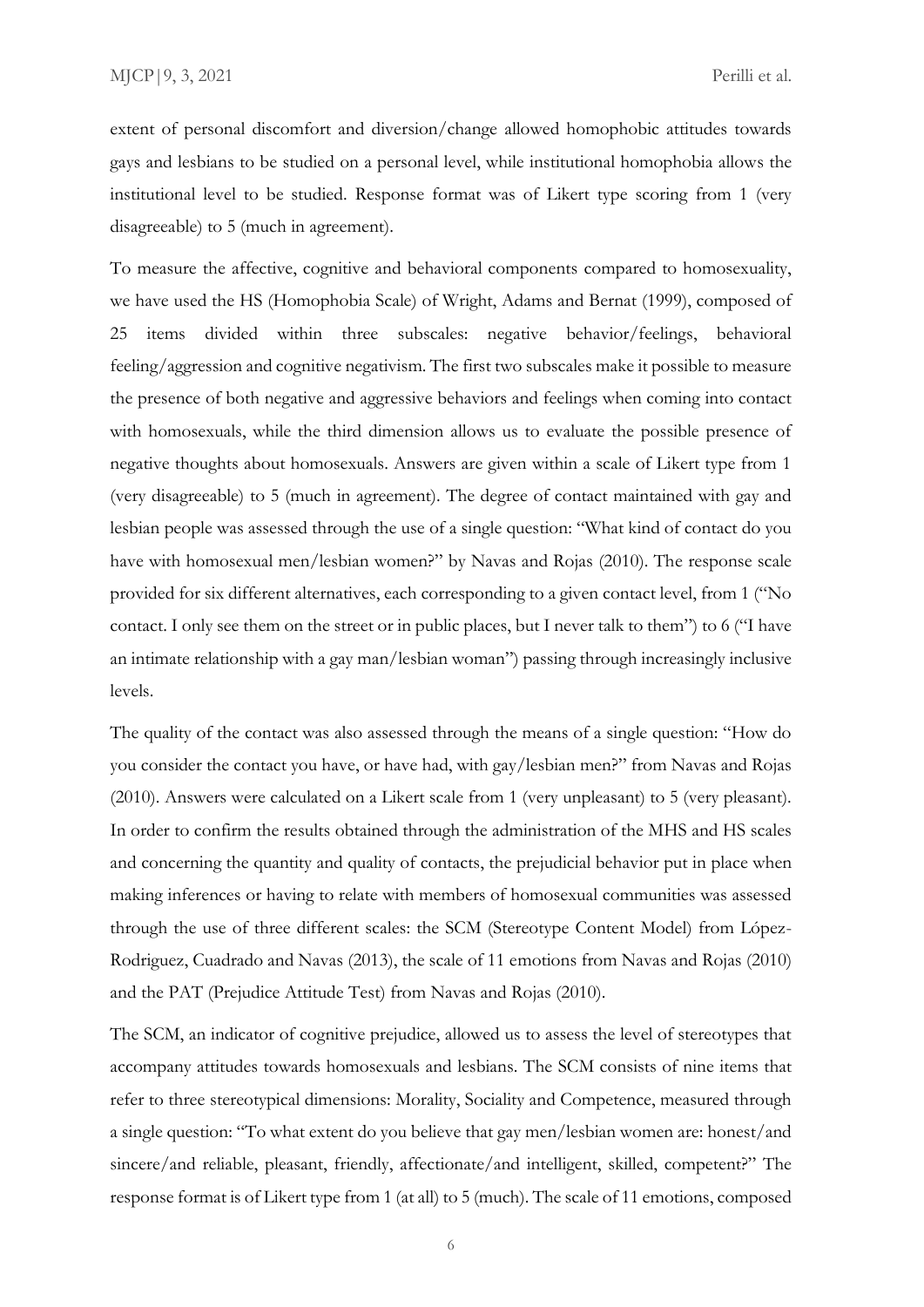of 11 items of positive emotions, subtle negative and ancient negative, allowed for the evaluation of affective prejudice towards lesbian women and gay men. Answers were calculated on a scale of Likert type from 1 (not at all) to 5 (very).

Based on the PAT results, considered as an indicator of behavioral injury or intention of conduct towards the minority group, only one item was extrapolated: the Social Distance that is preferred to be maintained with the members of the minority, upon the question: "If you had a choice, how far would you be willing to go in your relationship with gay men/lesbian women?". The response format was a 5-point Likert, 1 (to form a family with a gay man/lesbian woman) to 5 (I prefer not to have sex with gay men/lesbian women).

#### **2.3 Procedure**

A self-report questionnaire was created to carry out the study. Where questionnaire adaptation did not already exist, items were translated either from Italian to Spanish or from Spanish to Italian. Translation was carried out by a bilingual expert and was adequately checked for any problems regarding either the understanding of the scales or their psychometric properties.

Subjects were first instructed concerning the time needed for completing the questionnaire (15 minutes), the research purposes and the task to be performed, and were asked to respond transparently to all the administered scales. Anonymity and privacy were ensured, so as to obtain the sincerest answers possible.

The questionnaire was divided into different sections in order to study all the relevant variables. In the first section the MHS, with its two subscales for the evaluation of the degree of homophobia specific to gays and lesbians (MHS-G and MHS-L, respectively), and the HS for the evaluation of the degree of general homophobia (HS); questions were included regarding both the contact with these minorities and their quality. These questions were put distinctly for both gay men and lesbian women. A second section was drawn up with questions to investigate the components of the prejudicial attitude (again put distinctly for both gay men and lesbian women): stereotypes were assessed using the scale to assess the emotions accompanying the contact with these minorities. The scale of 11 emotions investigated the emotions involved when meeting a homosexual. The Social Distance towards homosexuals was detected by means of the specific PAT subscale. Socio-demographic questions (age, sex, education, employment, sexual orientation, religious and political orientation) were included at the end of the questionnaire. Reverse wording items were subjected to the normal data conversion procedure. The questionnaire was uploaded to internet network platforms and delivered online, both in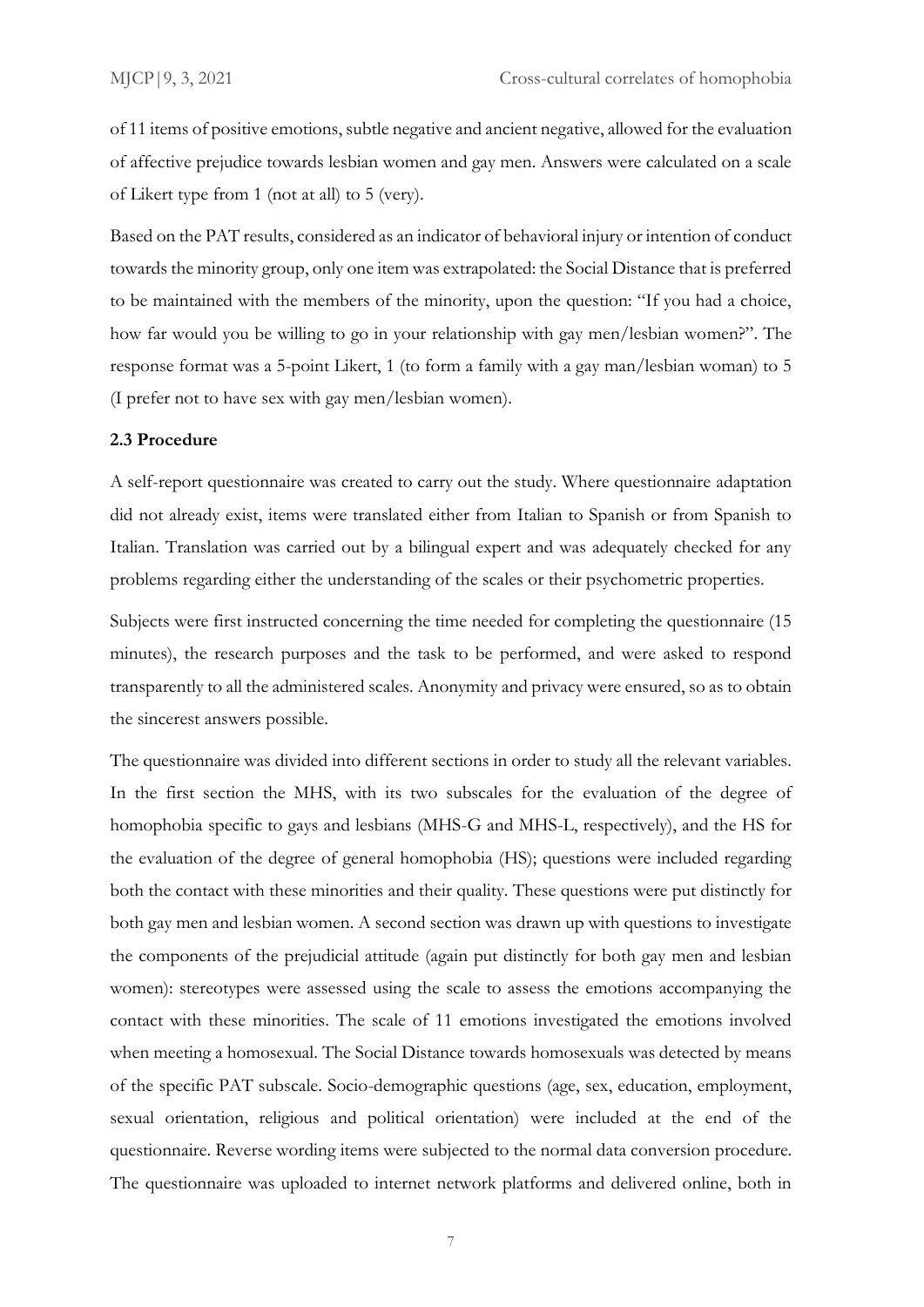Italy and in Spain. Once a significant number of subjects had been reached in both countries, response possibilities were closed and data analysis proceeded.

#### **2.4 Study design**

SPSS software was used to obtain some statistical inferences about the psychometric properties of the items. For the reliability of the scales used in our study, the alfa index of Cronbach (Table 1) was calculated, which can take values between 0 and 1, where values above 0.6 indicate a good reliability.

| <b>SCALE</b>                                                                                               | α                            |
|------------------------------------------------------------------------------------------------------------|------------------------------|
| <i>MHS</i><br>$MHS-G$<br>F1: Personal discomfort<br>F2: Institutional homophobia<br>F3: Diversion/changing | .900<br>.822<br>.757<br>.747 |
| <i>MHS-L</i>                                                                                               | .867                         |
| F1: Personal discomfort                                                                                    | .874                         |
| F2: Institutional homophobia                                                                               | .780                         |
| F3: Diversion/changing                                                                                     | .825                         |
| HS                                                                                                         | .872                         |
| F1: Behavior/negative feeling                                                                              | .785                         |
| F2: Feeling/behavioral aggressiveness                                                                      | .652                         |
| F3: Cognitive negativism                                                                                   | .651                         |

**Table 1.** Reliability of MHS and HS scales.

Data analyses showed that all scales and subscales adopted in our study were characterized by a good internal consistency of the items. Scales were originally validated in previous studies. HS scale yielded an overall alpha reliability coefficient of  $r = .936$ , ( $p < .01$ ) and a 1-week test-retest reliability coefficient of  $r = .958$  ( $p < .01$ ), computed on 84% of the original sample (Wright et al., 1999). The psychometric characteristics of the Italian HS version (Ciocca et al., 2015) were calculated with Cronbach's  $\alpha$  coefficient for internal consistency ( $\alpha$  = 95.28), whereas, in the test–retest reliability, a Pearson coefficient of  $r = .958$  ( $P < 0.01$ ) was found, with concurrent validity of the Pearson coefficient between the Index of Homophobia and the HS used indicating a high level of correlation ( $r = 0.658$ ,  $P < 0.01$ ). The coefficient alpha for each factor of MHS scales was calculated (Raja & Stokes, 1998), and only factors with a greater than 0.80 were included in the final scale. From this procedure resulted: MHS-L (24 items total) and the MHS-G (22 items total). For MHS-L ( $a = .95$ ), factor 1 ( $a = .89$ ), factor 2 ( $a = .92$ ), and factor 3 (a = .90). These three factors accounted for 47.3% of the variance in MHS-L scores. For MHS-G ( $a = .95$ ), factor 1 ( $a = .91$ ), factor 2 ( $a = .85$ ), and factor 3 ( $a = .90$ ). These three factors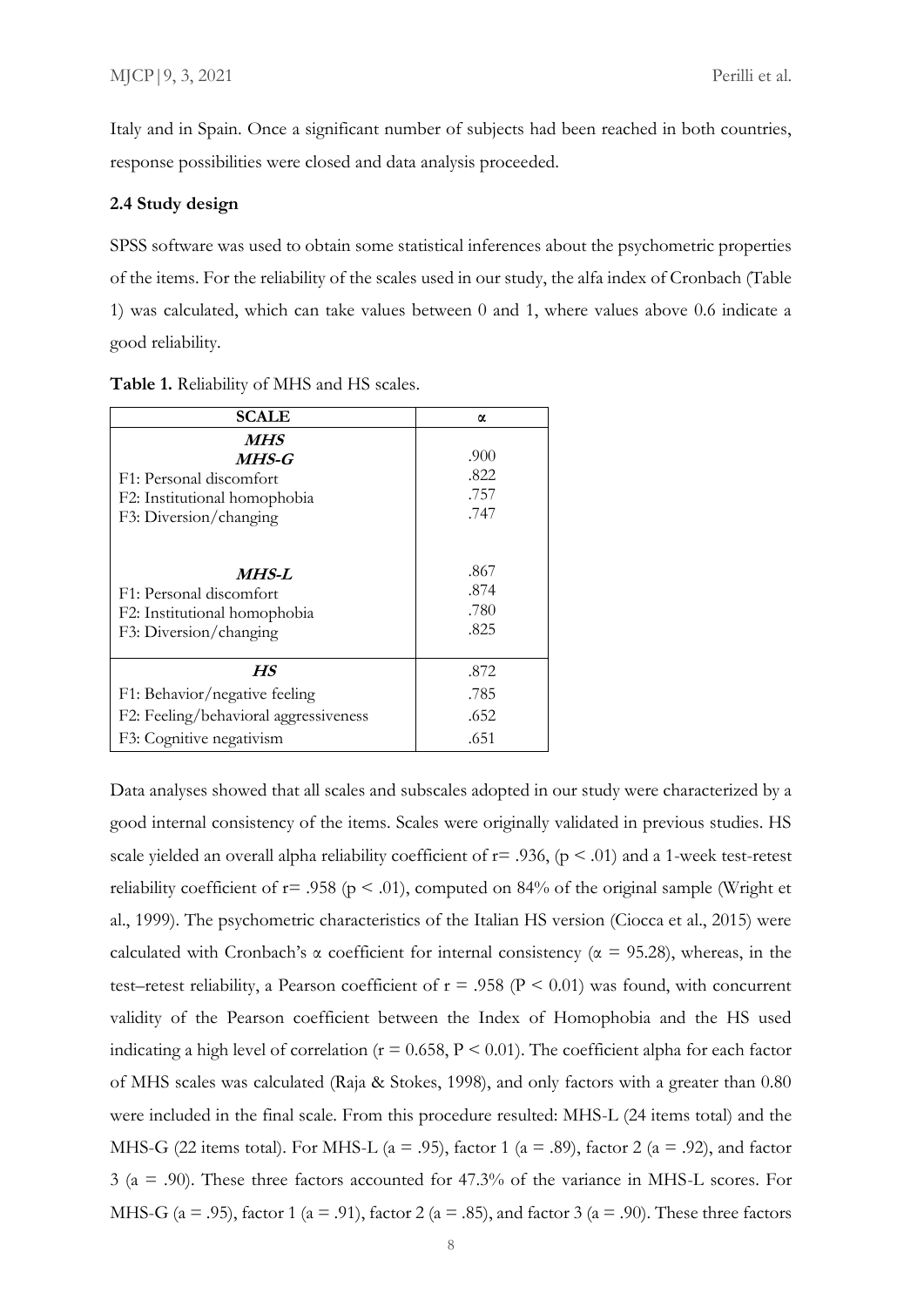accounted for 44.9% of the variance in MHS-G scores (Raja & Stokes, 1998). Regarding the PAT, the indices of discrimination of the items (greater than 20 in all groups) and estimated reliability coefficients (Cronbach's alpha, with values between .74 and .89) offered more than acceptable results (Rojas-Tejada et al., 2012). The Social Distance subscale, composed of a single item, showed significant correlations (p<.01) with all other scales (Rojas-Tejada et al., 2012). Validity of SCM scale was assessed by Fiske et al. (2002), from which factors used in our study showed a consistency, calculated with Cronbach's alpha, of .94 (Competence) and .90 (Warmth).

One way ANOVA was used to assess any significant difference between mean scores obtained from Italian and Spanish samples across the different questionnaire scales and subscales. Result data are presented as mean  $\pm$  standard deviation (St Dev).

# **3. Results**

Table 2 shows results obtained from both the MHS and HS scales were all around the score of "1", indicating that homophobia levels were generally low for both populations. However, they were significantly lower for Spanish than for Italians. Significant differences between Italian and Spanish subjects are shown with respect to the degree of homophobic behavior expressed by the MHS and HS scales. Results showed higher scores for Italians both for HS in all its dimensions, and for MHS, except for the "institutional homophobia" in MHS-L, where the scores, on a statistical level, can be considered equal for both countries.

| <b>SCALE</b>                  |      | <b>ITALIANS</b> |      | <b>SPANISH</b> | F     | $\boldsymbol{p}$ |
|-------------------------------|------|-----------------|------|----------------|-------|------------------|
|                               | Mean | <b>St Dev</b>   | Mean | <b>St Dev</b>  |       |                  |
| <i>MHS</i>                    |      |                 |      |                |       |                  |
| MHS-G                         | 1.46 | .565            | 1.18 | .258           | 50.21 | .000             |
| F1: Personal discomfort       | 1.44 | .620            | 1.16 | .318           | 42.10 | .000             |
| F2: Institutional homophobia  | 1.55 | .653            | 1.23 | .313           | 52.27 | .000             |
| F3: Diversion/changing        | 1.20 | .510            | 1.09 | .262           | 9.58  | .002             |
|                               |      |                 |      |                |       |                  |
| MHS-L                         | 1.50 | .526            | 1.26 | .300           | 41.37 | .000             |
| F1: Personal discomfort       | 1.34 | .563            | 1.13 | .301           | 28.23 | .000             |
| F2: Institutional homophobia  | 1.77 | .673            | 1.70 | .386           | 2.15  | .143             |
| F3: Diversion/changing        | 1.13 | .470            | 1.04 | .276           | 6.88  | .009             |
|                               |      |                 |      |                |       |                  |
| HS                            | 1.47 | .509            | 1.28 | .265           | 27.70 | .000             |
| F1: Behavior/negative feeling | 1.37 | .512            | 1.25 | .315           | 10.61 | .001             |
|                               |      |                 |      |                |       |                  |
| F2: Feeling/behavioral        | 1.42 | .444            | 1.25 | .275           | 28.96 | .000             |
| aggressiveness                |      |                 |      |                |       |                  |
| F3: Cognitive negativism      | 1.67 | .772            | 1.37 | .428           | 29.73 | .000             |
|                               |      |                 |      |                |       |                  |

|             |  | Table 2. Variance analysis: differences between mean scores in MHS and HS scales of Italians |  |  |  |  |
|-------------|--|----------------------------------------------------------------------------------------------|--|--|--|--|
| and Spanish |  |                                                                                              |  |  |  |  |

<sup>9</sup>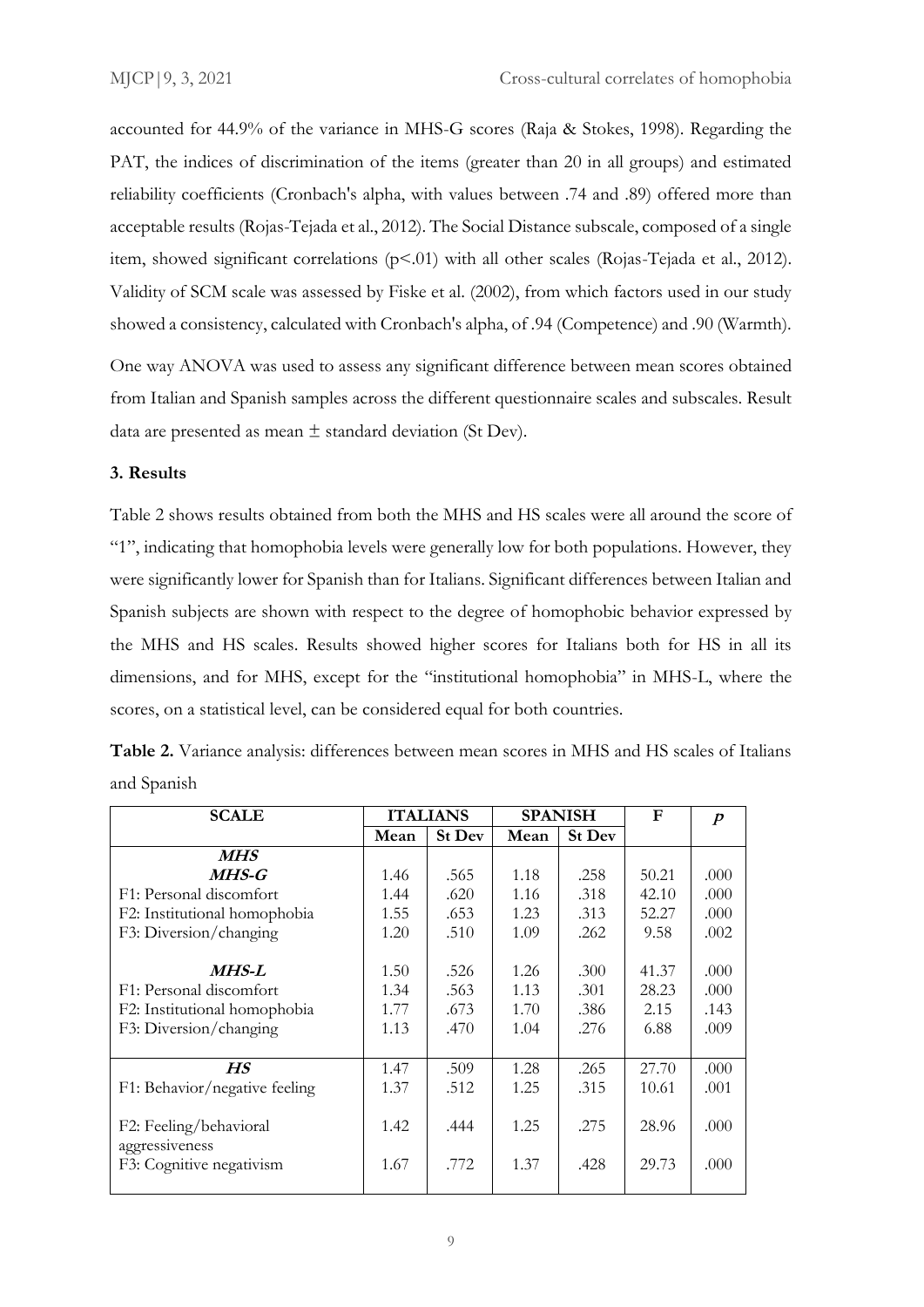Figure 1 shows highly significant (p<0.001) ANOVA comparisons between Italians and Spanish for total scoring of MHS subscales (MHS-G and MHG-L,  $p$ <0.001) and for HS scale ( $p$ <0.001).



**Figure 1.** Variance analysis: highly significance ( $p<0.001$ ) of differences between mean scores of MHS and HS scales and subscales between Italians and Spanish

ANOVA comparisons for each MHS subscale resulted in significantly higher scores of Italians in both MHS-G and MHS-L F1 subscale "Personal discomfort" (p<0.001), in MHS-G F2 subscale "Institutional homophobia" (p<0.001) and in both MHS-G and MHS-L F3 subscale "Diversion/changing" (p<0.01). ANOVA comparisons resulted in significantly higher scores of Italians even in HS F1 subscale "Behavior/negative feeling" (p=0.001), F2 subscale "Feeling/behavioral aggressiveness" (p<0.001) and F3 subscale "Cognitive negativism"  $(p<0.001)$ .

Regarding the variables "Quantity of contacts" and "Quality of contacts" with gays or lesbians (named Quantity-G or Quantity-L and Quality-G or Quality-L respectively), results in Table 3 showed higher scores for the Spanish population.

**Table 3.** Variance analysis: differences between mean scores of quantity of contacts with gays (Quantity-G) and lesbians (Quantity-L) and quality of contacts with gays (Quality-G) and lesbians (Quality-L) of Italians and Spanish

|            | <b>ITALIANS</b> |               | <b>SPANISH</b> |               | F     | $\boldsymbol{p}$ |
|------------|-----------------|---------------|----------------|---------------|-------|------------------|
|            | Mean            | <b>St Dev</b> | Mean           | <b>St Dev</b> |       |                  |
| Quantity-G | 3.43            | 1.100         | 3.99           | .735          | 47.08 | .000             |
| Quantity-L | 3.30            | 1.338         | 3.76           | 1.106         | 18.67 | .000             |
| Quality-G  | 4.15            | .775          | 4.48           | .698          | 27.20 | .000             |
| Quality-L  | 4.05            | .816          | 4.39           | .759          | 24.03 | .000             |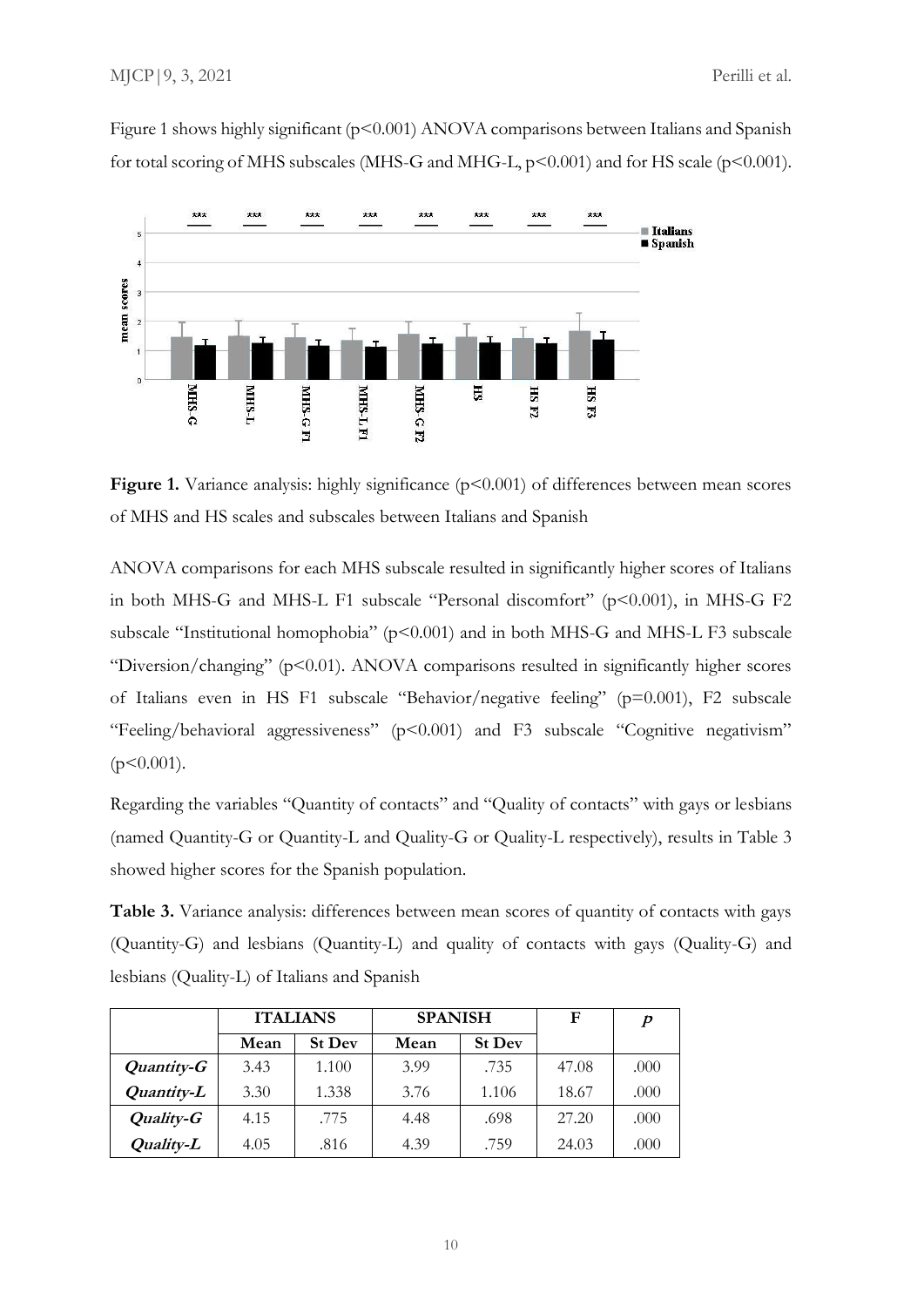Figure 2 shows ANOVA comparisons resulted in significantly lower scores of Italians in all quantity (Quantity-G and Quantity-L) and quality (Quality-G and Quality-L) of contact scales (p<0.001), together with ANOVA comparisons resulted in significantly higher scores of Italians in social distance (Distance-G and Distance-L;  $p$ <0.001). Significant differences between Italians and Spanish found in the variable "social distance" relates about the item choice of how intimate a relationship established with gay and lesbians might be for the subject. This choice depends on the emotions and the surrounding stereotypes.





Comparison of mean scores in Table 4 showed that Italians had higher scores than Spanish, indicating that Italians prefer to maintain a greater social distance from gays and lesbians than that which is preferred by the Spanish. This difference between Italians and Spanish is consistent with that of quality and quantity of contacts, which in Italians appear injured.

**Table 4.** Variance analysis: differences between mean scores of social distance from gays (Distance-G) and from lesbians (Distance-L) in Italians and Spanish

|                   | <b>ITALIANS</b> |               | <b>SPANISH</b> |               | F     |      |
|-------------------|-----------------|---------------|----------------|---------------|-------|------|
|                   | Mean            | <b>St Dev</b> | Mean           | <b>St Dev</b> |       |      |
| <i>Distance-G</i> | 2.75            | .804          | 2.20           | .694          | 70.69 | .000 |
| Distance-L        | 2.65            | .852          | 2.07           | .685          | 71.99 | .000 |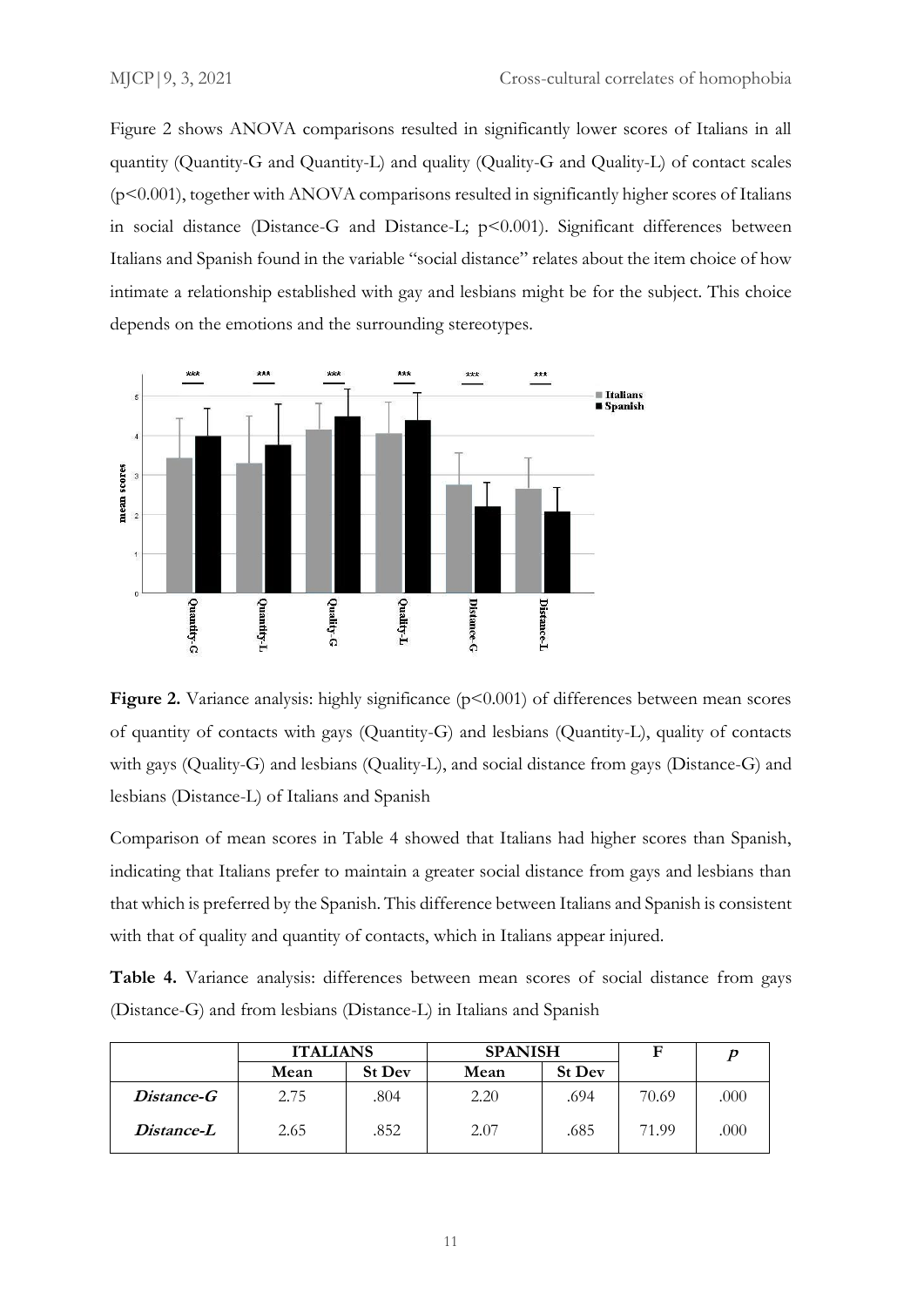The analysis of responses to prejudicial attitudes is showed in Tables 5-8 and revealed a relevant result. For the emotion and stereotype variables no significant differences in the scores were obtained. Tables 5-6 show that the mean score of the variable "positive emotions" was set around "3.8", the mean score of variable "subtle negative emotions" was set around "1.4" and the mean score of variable "ancient negative emotions" around "1.1" for both Italians and Spanish gays and lesbians, indicating that both experience positive emotions towards gay and lesbian people with almost identical emotive responses towards homosexuals. Tables 7-8 show that the mean scores of stereotypes evaluated on variables "Morality", "Sociality" and "Competence" of gays and lesbians were around "4" for both Italians and Spanish, indicating that there are no strong leading stereotypes about them.

**Table 5.** Variance analysis: differences between mean scores of emotions towards gays in Italians and Spanish.

|                           | <b>ITALIANS</b> |               |      | <b>SPANISH</b> |       |                  |
|---------------------------|-----------------|---------------|------|----------------|-------|------------------|
|                           | Mean            | <b>St Dev</b> | Mean | <b>St Dev</b>  | F     | $\boldsymbol{p}$ |
| Positive emotions         | 3.75            | 1.090         | 3.78 | .946           | .103  | .749             |
| Subtle negative emotions  | 1.60            | .635          | 1,57 | .648           | .300  | .584             |
| Ancient negative emotions | 1.10            | .380          | 1.15 | .409           | 1.628 | .203             |

**Table 6.** Variance analysis: differences between mean scores of emotions towards lesbians in Italians and Spanish

|                           | <b>ITALIANS</b> |               |      | <b>SPANISH</b> | F     |                  |
|---------------------------|-----------------|---------------|------|----------------|-------|------------------|
|                           | Mean            | <b>St Dev</b> | Mean | <b>St Dev</b>  |       | $\boldsymbol{p}$ |
| Positive emotions         | 3.80            | 1.083         | 3.85 | .954           | .399  | .528             |
| Subtle negative emotions  | 1.42            | .581          | 1.47 | .625           | .829  | .363             |
| Ancient negative emotions | 1.08            | .327          | 1.13 | .452           | 2.354 | .126             |

**Table 7.** Variance analysis: differences between mean scores of stereotypes towards gays in Italians and Spanish

|            | <b>ITALIANS</b> |               | <b>SPANISH</b> | F    |       |                  |  |
|------------|-----------------|---------------|----------------|------|-------|------------------|--|
|            | Mean            | <b>St Dev</b> | Mean           |      |       | $\boldsymbol{p}$ |  |
| Morality   | 3.93            | .835          | 3.82           | .963 | 2.151 | .126             |  |
| Sociality  | 4.05            | .860          | 3.91           | .941 | 3.254 | .072             |  |
| Competence | 4.00            | .850          | 3.85           | .932 | 3.308 | .070             |  |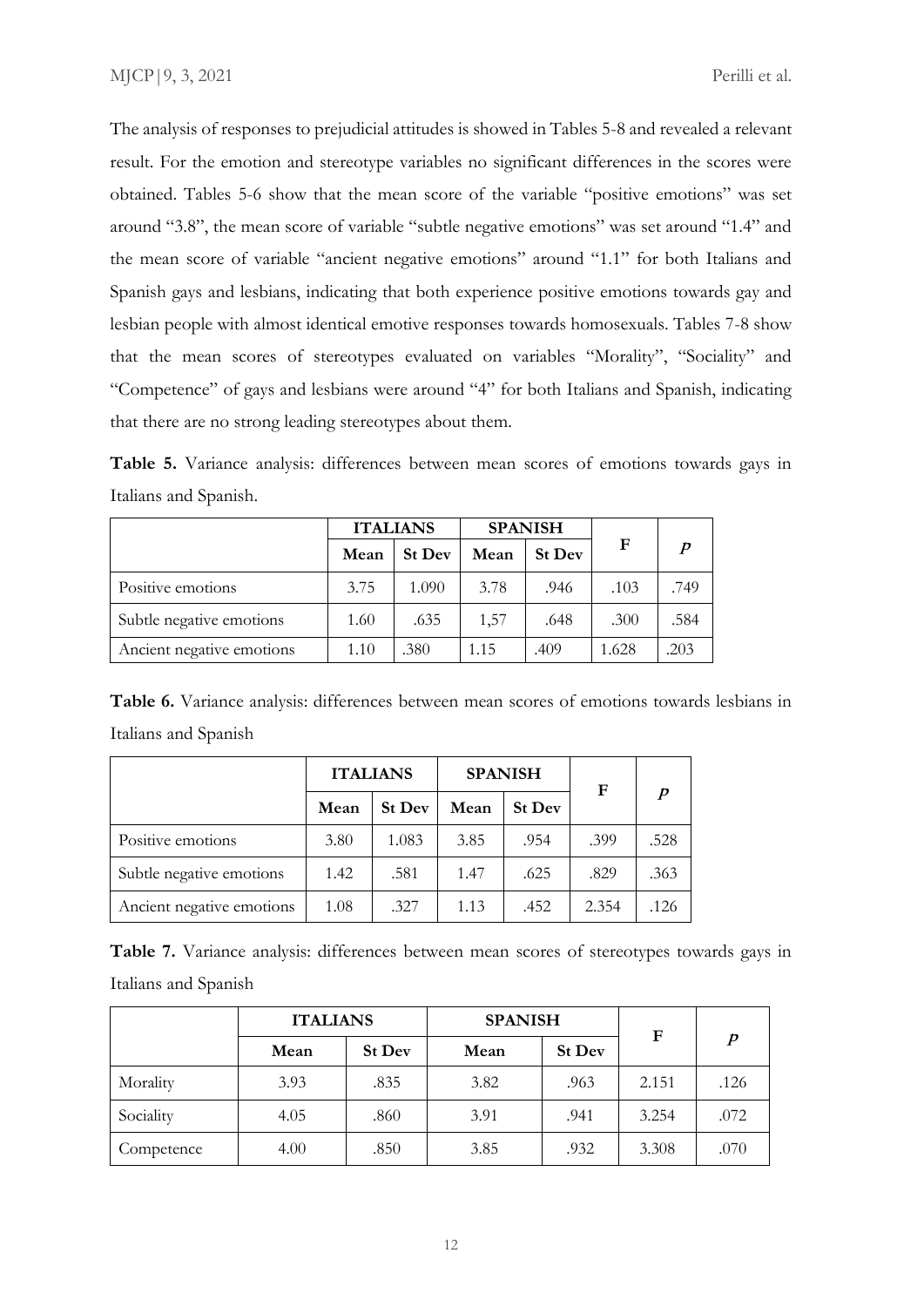|            | <b>ITALIANS</b> |               | <b>SPANISH</b> |               | $\mathbf F$ | $\boldsymbol{p}$ |  |
|------------|-----------------|---------------|----------------|---------------|-------------|------------------|--|
|            | Mean            | <b>St Dev</b> | Mean           | <b>St Dev</b> |             |                  |  |
| Morality   | 3.95            | .835          | 3.82           | .963          | .988        | .321             |  |
| Sociality  | 4.01            | .834          | 3.91           | .943          | 1.749       | .187             |  |
| Competence | 4.03            | .835          | 3.89           | .949          | 3.092       | .079             |  |

**Table 8.** Variance analysis: differences between mean scores of stereotypes towards lesbians in Italians and Spanish

We wanted to further investigate whether "political orientation" as a factor correlated with homophobic differences observed between Italians and Spanish as measured from our questionnaire. Italians sample has a 258 total number of subjects, divided into 174 subjects who declared to be of ideological left-wing and 84 subjects to be of ideological right-wing. Spanish sample has a 262 total number of subjects, divided into 182 subjects who declared to be of ideological left-wing and 80 subjects to be of ideological right-wing. For each sample, we compared the political orientation with the mean scores of homophobia subscales that resulted more significantly different ( $p<0.001$ ) between the samples in the previous comparisons, that are, MHS-G, MHS-L, HS, MHS-G and –L F1 "personal discomfort", MHS-G F2 "institutional homophobia", HS F2 "Feeling/behavioral aggressiveness", HS F3 "Cognitive negativism", Quantity-G and –L, Quality-G and –L, and "Social distance" from gays and from lesbians (named Distance-G and Distance-L respectively). Table 9 summarizes results of ANOVA comparisons, and Figure 3 shows bar charts of each of subscale mean scores. Italians right-wing subjects showed significantly higher scores than left-wing subjects in MHS-L, HS, MHS-G and –L F1, MHS-G F2, HS F2 and F3 ( $p \le 0.001$ ) and in Distance-G and –L ( $p \le 0.001$ ), and significantly lower scores than left-wing subjects in Quality-G and Quality-L ( $p$ <0.001) and in Quantity-G and Quantity-L (p<0.01). On the other side, Spanish right-wing subjects showed significantly higher scores than left-wing subjects only in MHS-L ( $p$ <0.001), HS ( $p$ <0.01), MHS-G F1 and MHS-G F2 ( $p \le 0.001$ ), HS F3 ( $p \le 0.01$ ) and in Distance-L only ( $p \le 0.001$ ), and significantly lower scores than left-wing subjects in "Quality of contacts" with gays and with lesbians ( $p<0.01$ ) only.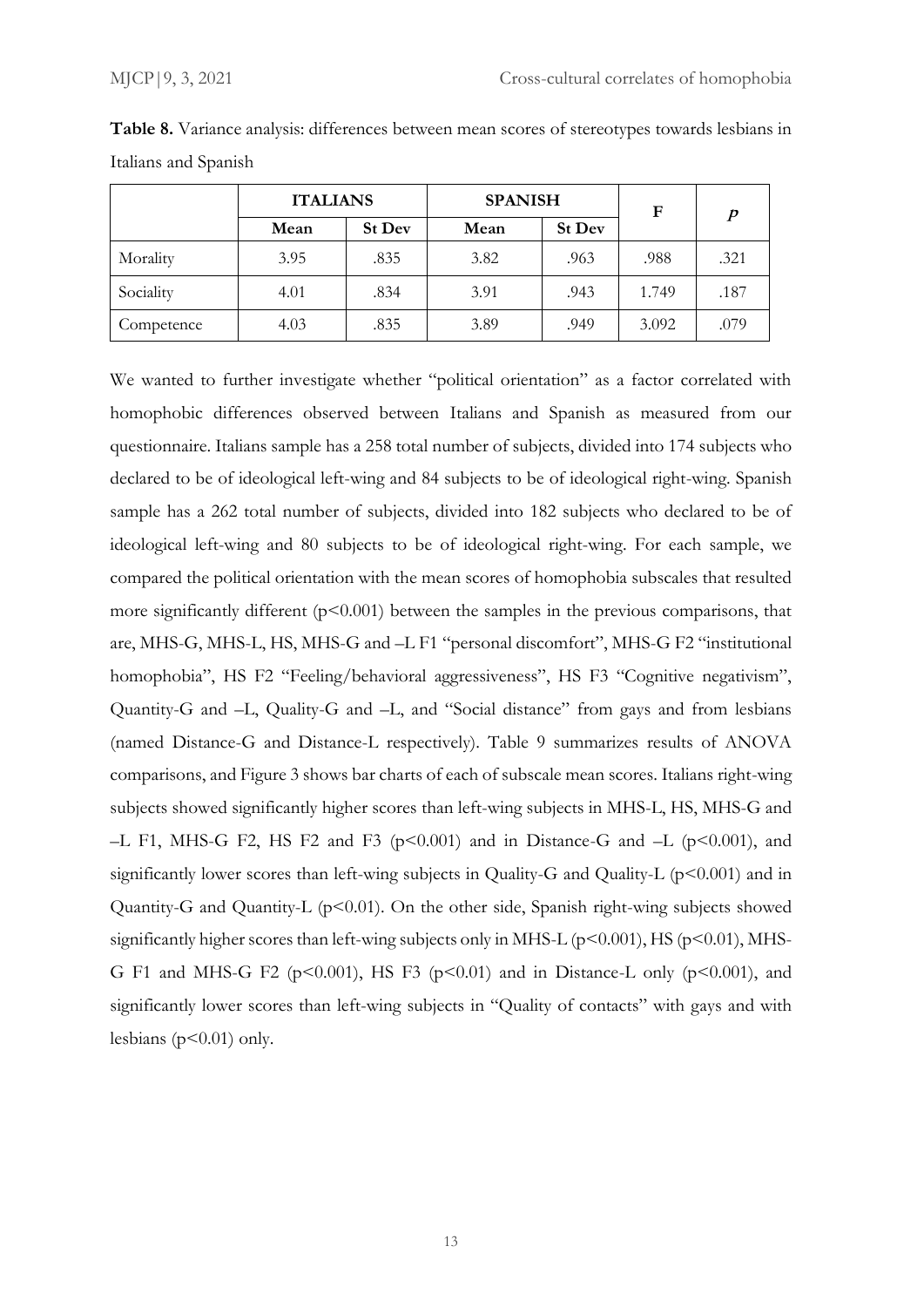| Subscale         | Political   | <b>ITALIANS</b> |               | <b>SPANISH</b> |               | $\mathbf F$ | $\boldsymbol{p}$ |
|------------------|-------------|-----------------|---------------|----------------|---------------|-------------|------------------|
|                  | orientation | Mean            | <b>St Dev</b> | Mean           | <b>St Dev</b> |             |                  |
| MHS-G            | Right       | 1.39            | .498          | 1.19           | 2.66          | .097        |                  |
|                  | Left        | 1.49            | .593          | 1.18           | .256          |             | .755             |
| MHS-L            | Right       | 1.81            | .704          | 1.35           | .327          | 12.176      |                  |
|                  | Left        | 1.35            | .326          | 1.22           | 2.78          |             | .001             |
| MHS-G F1         | Right       | 1.72            | .812          | 1.26           | .427          | 11.823      | .001             |
|                  | Left        | 1.30            | .444          | 1.12           | .245          |             |                  |
| MHS-L F1         | Right       | 1.61            | .761          | 1.17           | .351          | 2.143       | .144             |
|                  | Left        | 1.21            | .376          | 1.11           | .275          |             |                  |
| MHS-G F2         | Right       | 1.91            | .812          | 1.33           | .342          | 12.455      | .000             |
|                  | Left        | 1.38            | .474          | 1.19           | .289          |             |                  |
| <b>HS</b>        | Right       | 1.73            | .651          | 1.35           | .294          | 8.039       | .005             |
|                  | Left        | 1.34            | .362          | 1.22           | .278          |             |                  |
|                  | Right       | 1.61            | .550          | 1.28           | .266          | 1.308       | .254             |
| HS <sub>F2</sub> | Left        | 1.33            | .349          | 1.23           | .279          |             |                  |
| HSF3             | Right       | 2.08            | .940          | 1.50           | .468          | 11.896      | .001             |
|                  | Left        | 1.47            | .580          | 1.31           | .396          |             |                  |
| Quantity-G       | Right       | 3.17            | 1.14          | 3.87           | .753          | 2.768       | .097             |
|                  | Left        | 3.55            | 1.06          | 4.04           | .723          |             |                  |
| Quantity-L       | Right       | 2.95            | 1.39          | 3.69           | 1.04          | .541        | .463             |
|                  | Left        | 3.46            | 1.28          | 3.80           | 1.13          |             |                  |
| Quality-G        | Right       | 3.90            | .785          | 4.29           | .799          | 9.473       | .002             |
|                  | Left        | 4.26            | .744          | 4.57           | .633          |             |                  |
| Quality-L        | Right       | 3.78            | .822          | 4.20           | .891          | 7.639       | .006             |
|                  | Left        | 4.18            | .783          | 4.48           | .679          |             |                  |
| Distance-G       | Right       | 3.01            | .843          | 2.45           | .745          | 16.001      | .000             |
|                  | Left        | 2.63            | .755          | 2.09           | .642          |             |                  |
| Distance-L       | Right       | 2.98            | .891          | 2.35           | .658          | 19.697      | $.000$           |
|                  | Left        | 2.49            | .788          | 1.96           | .663          |             |                  |

**Table 9.** Variance analysis: differences between political orientation (right- vs. left-wing) and mean scores of homophobia subscales significantly different between Italians and Spanish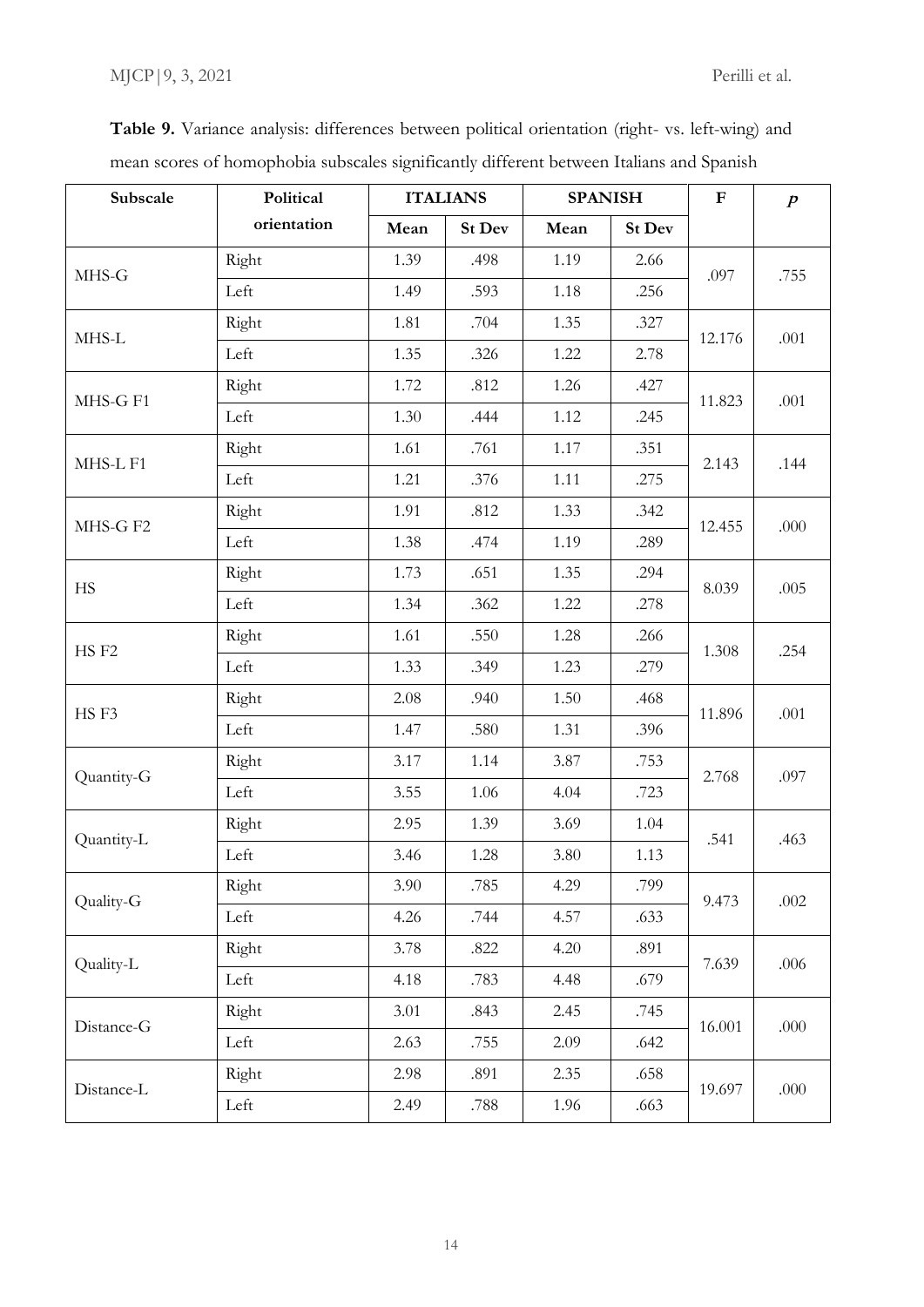

**Figure 3.** Variance analysis: differences between mean scores of MHS and HS scales and subscales, quantity of contacts with gays (Quantity-G) and lesbians (Quantity-L), quality of contacts with gays (Quality-G) and lesbians (Quality-L), and social distance from gays (Distance-G) and lesbians (Distance-L) for ideological right-wing (Right) or left-wing (Left) politically oriented Italians compared with Spanish*.* 

Taken together, these comparisons account for a stronger homophobia in the ideological rightwing of Italians compared with the left-wing, which is significantly marked in MHS–L F1 "personal discomfort", in HS F2 "Feeling/behavioral aggressiveness" and in Distance-G subscales if compared with Spanish.

### **4. Discussion**

We intended to carry out a cross-cultural study design on homophobia involving samples from two countries, Italy and Spain which are known to share an overlapping cultural background. Our starting hypothesis was that, despite the increased acceptance of homosexuality in Italy in recent years as documented by last surveys (Poushter & Kent, 2020) the homophobic attitude of Italians was greater than that expressed by the Spanish. The growing populist propaganda of the right-wing parties in the recent government formed in Italy has aimed at alienating and stereotypically judging homosexuals in society. It was recently observed that the increasing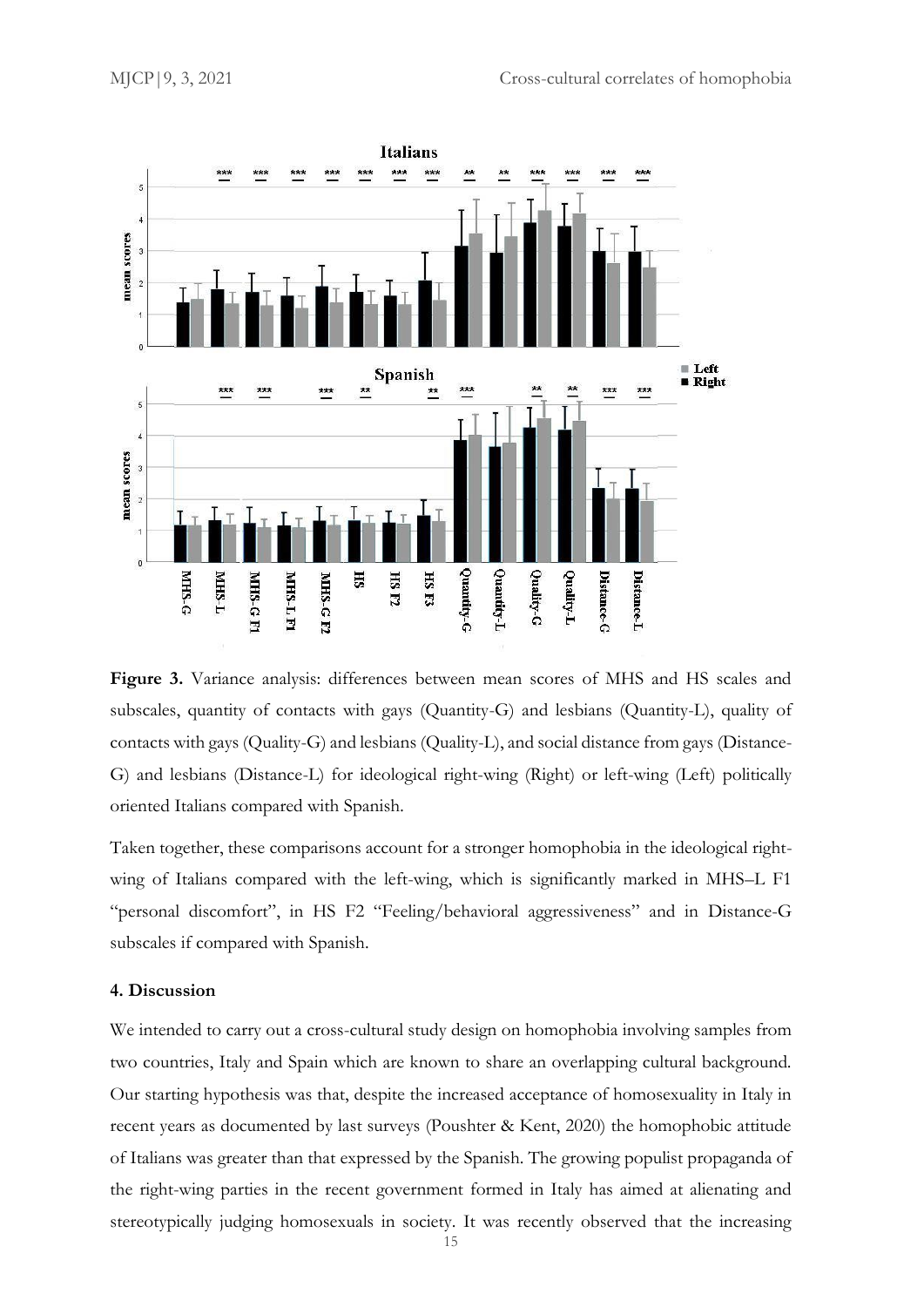attacks and episodes of violence against Italian LGBT people are not seriously following with specific anti-racist measures as in other European countries, and the current state of Italian law lacks for adequate protection of LGBT people (Giuffrida, 2020; Magnacca, 2020). Therefore, our research subsequently focused on which variables within the Italian sample could be linked to the eventual differences observed in homophobic attitudes compared to the Spanish sample. The topic of our research was divided into two sections: one concerning homophobic attitudes to gays, lesbians and homosexuals in general, and the other concerning the components that cause the prejudicial attitude, both highlighting significant results.

Homophobic manifestations, both implicit and explicit, collected in our questionnaire allowed us to confirm the hypothesis that Italian sample subjects commit homophobic behaviors to a greater extent than Spanish. However, an analysis of these results revealed that the responses obtained in the MHS-G, MHS-L and HS scales are in the score range of "1.", indicating that neither Spain nor Italy, according to the sample examined and also to previous surveys data, can be considered as having a homophobic attitude. Particularly the Spanish sample subjects appear to be even significantly less homophobic than Italian.

The quantity and quality of contact with gay and lesbian people was proved to be significantly in favor of the Spanish, and to an extent suggesting that people in Spain could have high contact with these minorities, significantly higher than people in Italy. The quality of the contact is also considered significantly more positive by the former if compared to the latter.

The second section of the research seems to suggest that the emotions (in their ancient positive, negative and subtle negative components) and the stereotypes (in their components of morality, sociality and competences) could play no significant role in the differences observed between Italians and Spanish samples, since they also proved to be positive for both. However, the preferred social distance from gays and lesbians resulted significantly greater for the Italian than the Spanish sample, this proving the existence of other specific factors inducing a refusal of interaction with homosexuals and that probably threaten their social inclusion.

The scores obtained in this dimension could support the hypothesis that Italians show a specific homophobic attitude than Spanish, not necessarily due to cultural background neither to demographic factors, but to characteristic prejudices that could widespread within one country, for instance through social communication and mass media. The obtained data is remarkable because the social distance, being the behavioral component of the prejudicial attitude, which is obtained by the union of the stereotypical and emotional components of the same, was expected to be positive for both countries, since emotions resulted to be positive and there were no particular negative beliefs in the cognitive component, but this was not the case.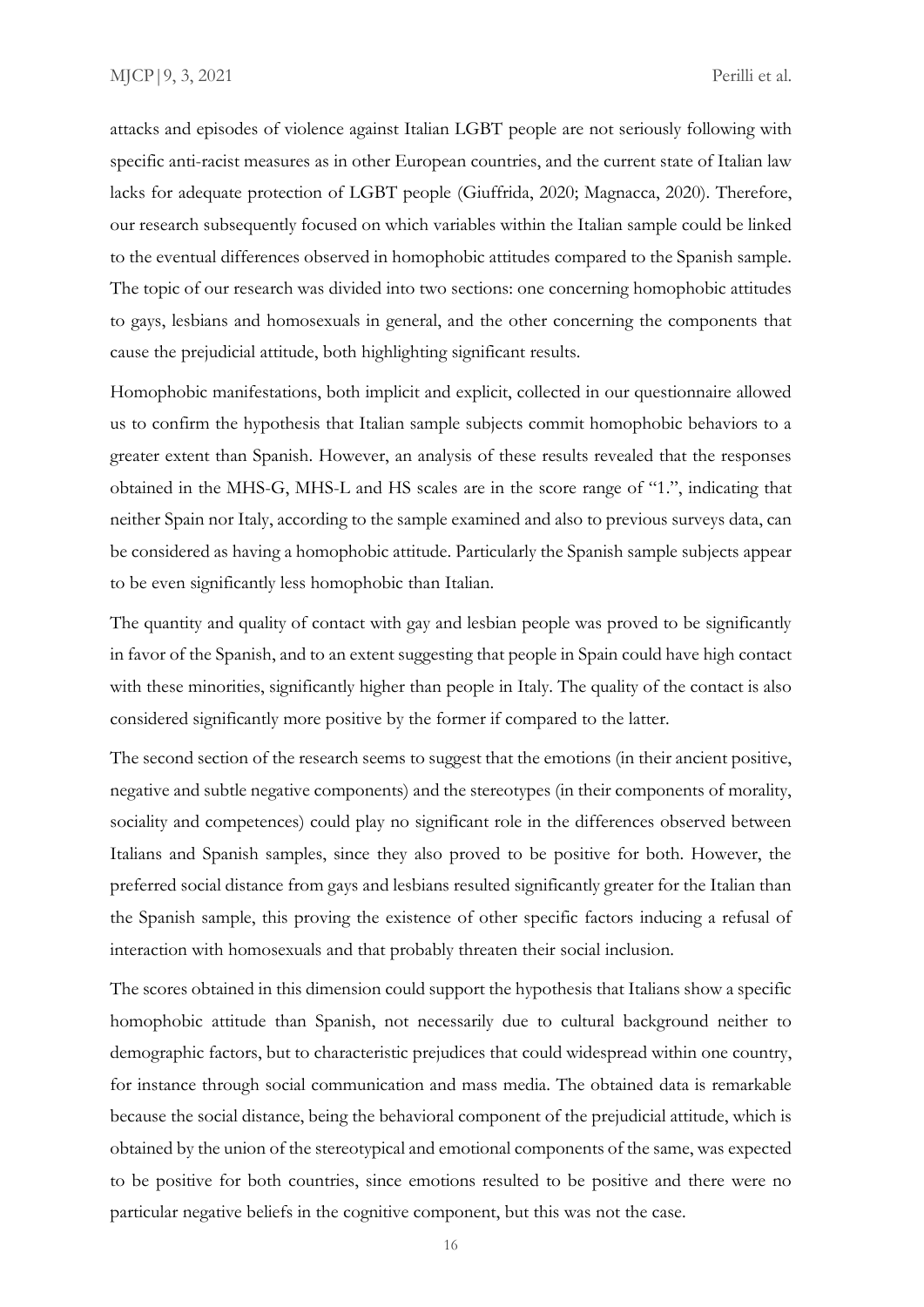Going through the reason of homophobic differences between Italian and Spanish subjects, the political ideology seemed to be a crucial factor. Personal discomfort, particularly towards lesbians, Feeling/behavioral aggressiveness and Cognitive negativism scores were significantly higher in ideological right-flaw Italian subjects if compared with Spanish ones (as emerging from Figure 3 comparison), indicating that Italian right-flaw parties could transmit values and attitudes of greater prejudice and rejection towards homosexuals. Even the quantity of contacts with gays and lesbians seems to be lower scored by Italian right-flaw oriented subjects. On the other side, social distance from gays and lesbians appears to be higher scored in right-flaw than left-flaw oriented Italian and Spanish subjects, with Italians scoring higher than Spanish, suggesting that political orientation could provide for the differences observed in social distance in each country, but not between them.

This analysis realizes some limitations that could be overcome through future research. Firstly, sociodemographic data was not used as a dependent variable of interest for our study, but only as data for a general research framework screening. The participation of both women and men in both countries was not subjected to an assessment of the dependent variable, but simply as an indication of how many men and women have participated in the study, without further investigating the sex differences in response between the two countries. However, previous studies largely demonstrated both a higher homophobic attitude of the males and a more favorable attitude of male participants towards lesbian women than gay men (Kite & Whitley, 1996; Raja & Stokes, 1998). Our sample, largely female, was however oriented to focus on different variables. A second limitation was found in administering the questionnaire not only to the heterosexual population incorporating more facets of sexual orientation (homosexuals, bisexuals, asexual). Allowing asexual, homo and bisexual people to participate in the study, can however permit, in countermeasure, an understanding of the internalized homophobic phenomenon and its influence in the everyday life of the homosexual or bisexual homophobic individual. Through future studies, the role of socio-demographic variables within homophobic behavior can be examined with greater specificity, both in Italy and in Spain and, above all, the differences in response that can be achieved by comparing male and female populations. In addition, the differences in response that can be obtained from a sample of the adolescent population (Injuve, 2008; Pichardo, 2007; Romero et al., 2005) could also be examined (Hill & Willoughby, 2005; Horn, 2007; Lingiardi et al., 2005; Nuñez, Moreno & Moral, 2011; Quiles et al., 2003; Raja & Stokes, 1998). Adolescence is also known to be a peculiar phase in which young forms their political attitudes and behaviors, mostly by political socialization with parents in family and in social contests (Flores & Morrison, 2021; Sapiro, 2004). Young people seem therefore be the most vulnerable to the influences of political propaganda against homosexuals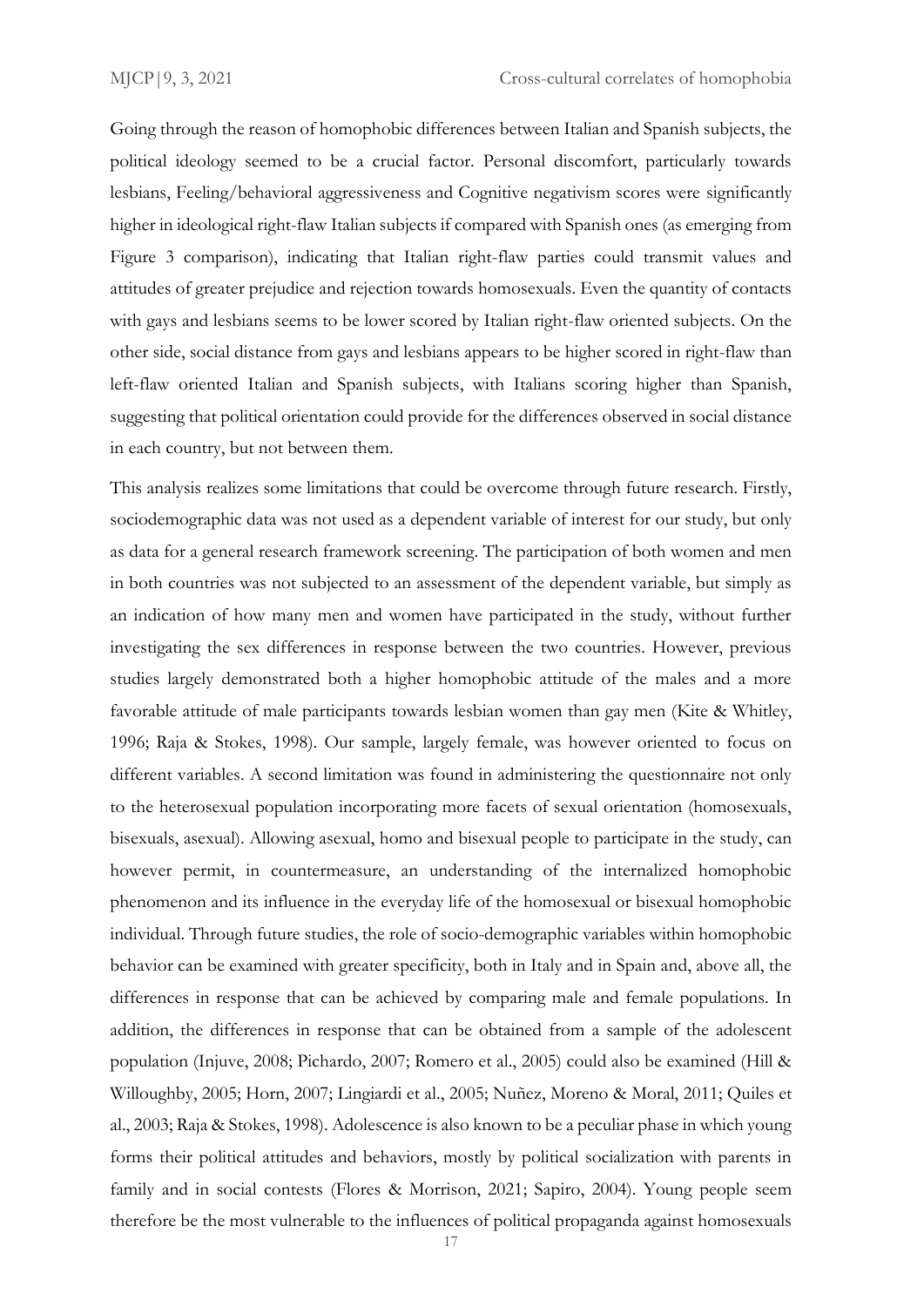and the most susceptible to homophobia and intolerance, and social media could be a means through which adolescents form homophobic political ideologies, contributing to the reestablishment of already outdated stereotypes and prejudices.

Aware of these limits, this pilot study was to lay foundations for a general understanding of the homophobic phenomenon and its evolution. Results and observations from the comparison between the Italian and the Spanish populations could be extended to other countries which are strongly similar for culture and traditions and generally increasing the acceptance of homosexuality, but that over the years they go through various legislatures and reassembly the political scenario in order to condition the national culture and eventually re-enacting intolerance and prejudices previously overcome, as in Italy it has recently happened by following identity populism as a political strategy.

The results of this research led us to ask why, given that homophobic attitudes are low, and stereotypes have little influence and being positive emotions, the social distance maintained by the Italian sample appears to be significant and in contrast with the results obtained in its two dimensions. Neither emotionally nor cognitively Italian or Spanish subjects seem used to acting in homophobic and discriminatory behavior. But we have highlighted the differences that instead emerge in personal discomfort and institutional homophobia between right-flaw people in Italy compared with Spain, differences related also to behavioral aggressiveness and negativism against homosexuals.

We can speculate more fully on these negative reactions as mental health repercussions induced by the recent genderism of Italian right parties such as the slogan used in political mass propaganda. Since homophobia also relates to homosexuals' self-directed hate, we should also take into account the effects that genderist and discriminatory media campaigns could have in inducing discomfort in homosexuals themselves regarding self-identity and body. Gender dysphoria is the feeling of discomfort or distress that might occur in people whose gender identity differs from their sex assigned at birth or sex-related physical characteristics. Transgender and gender-nonconforming people might experience gender dysphoria at some point in their lives, even feeling at ease with their bodies, either with or without medical intervention, but those attending transgender healthcare services and treatment have a higher risk of psychiatric morbidity, this confirming the vulnerability of this population (Dhejne et al., 2016). Gender dysphoria is a diagnosis listed in the Diagnostic and Statistical Manual of Mental Disorders (DSM-American Psychiatric Association, 2013), focusing on one's discomfort as the problem, rather than identity as previous. In fact, over the years social and political were recognized as factors contributing to the conceptualization of gender incongruence and to the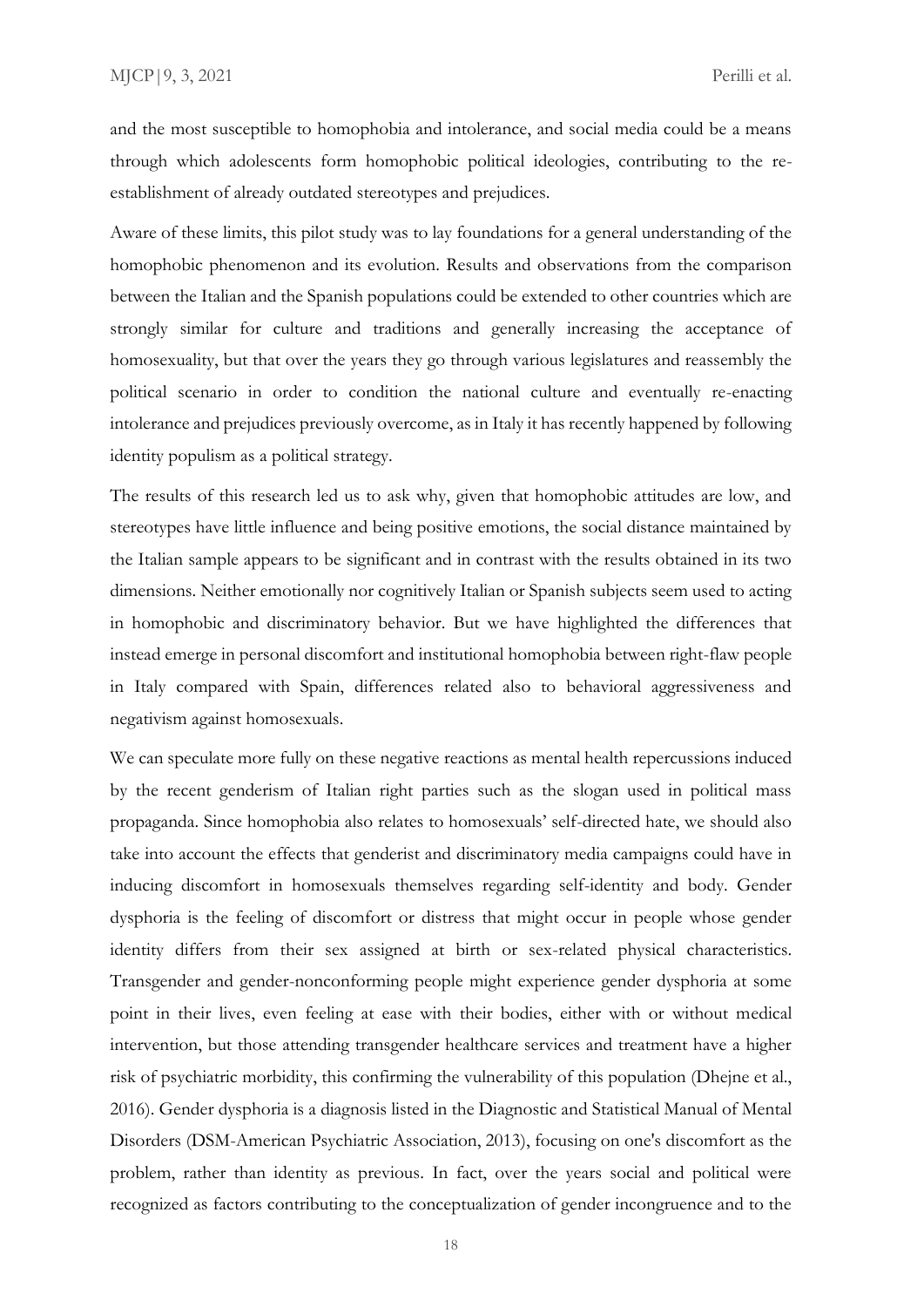diagnosis of gender dysphoria (Beek et al., 2016). Significant percentages of both natal men and women reported ambivalent or incongruent gender identity even associated with gender dysphoria (Kuyper & Wijsen, 2014). In male to female transition, gender dysphoria is associated to psychotraumatic phenomena of introjection and identification of different mental representations of self and body images, affected by a partial and fragmentary prevalence of contents (Settineri et al., 2018). Current research needs to focus on gender dysphoria, homosexual discomfort and homophobia associated to media and political propaganda and psychopathological consequences for the population. Subjective norms, fears or beliefs against minorities could be conveyed from political parts, and our politicians could play a key role in protection of LGBT people from aggressions, social isolation and mental disease. We hope that our contribution will encourage the formation of more detailed studies on factors influencing changes in homophobic behavior as politics and prevention campaigns.

# **Disclosure, conflict of interest and ethical policy**

All who meet authorship criteria for this manuscript and for this research study are listed as authors. Each author certifies that this material has not been and will not be submitted to or published in any other publication before its appearance in the Mediterranean Journal of Clinical Psychology.

Authors disclosed any conflict of interest influencing the results or interpretation of the manuscript. Authors declare no financial relationships with commercial interests.

The research project was carried out in compliance with the Helsinki Declaration and followed the standards of the Italian Law for psychological research. Informed verbal consent was obtained from each participant before the interviews. It should also be noted that an anonymization procedure was followed with reference to the personal data and details of the participants. The privacy rights of human subjects were always observed.

#### **Acknowledgements**

The authors want to thank Dr. Fabrizio Ranieri for his contribution to the present research, and the staff of Atanor Institute of Psychotherapy in Scoppito, L'Aquila (Italy).

#### **Conflict of Interest Statement**

The authors declare that the research was conducted in the absence of any potential conflict of interest.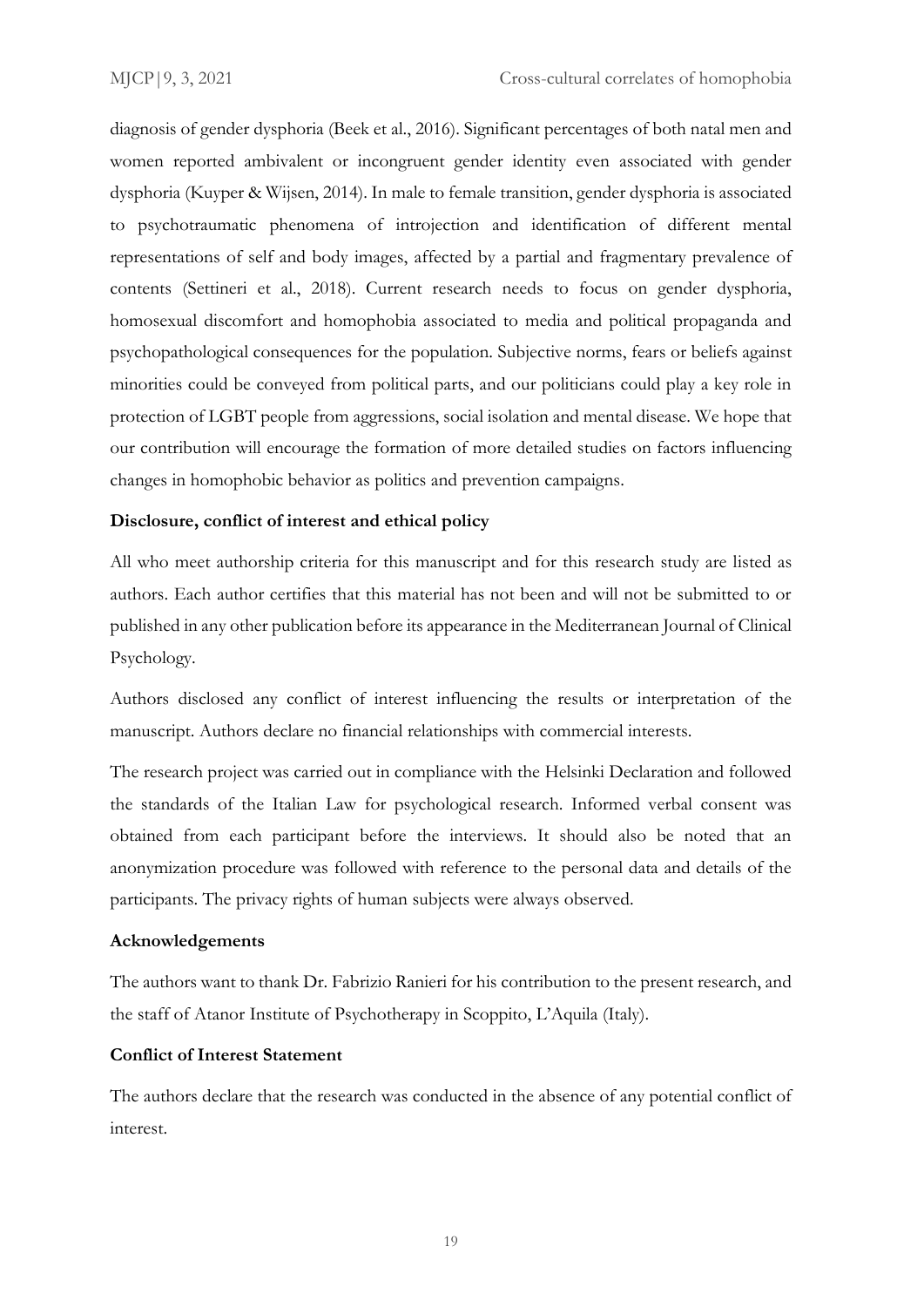#### **References**

- 1. American Psychiatric Association. (2013). *Diagnostic and statistical manual of mental disorders (5th ed.)*. Washington, DC[. https://doi.org/10.1176/appi.books.9780890425596](https://doi.org/10.1176/appi.books.9780890425596)
- 2. Beek, T., Cohen-Kettenis, P., & Kreukels, B. (2016). Gender incongruence/gender dysphoria and its classification history. *International Review of Psychiatry*, *28*(1), 5–12. <https://doi.org/10.3109/09540261.2015.1091293>
- 3. Baldassarre, S. (2020). *Codice europeo della libertà di non credere. Normativa e giurisprudenza sui diritti dei non credenti nell'Unione Europea*. Firenze: Nessun Dogma.
- 4. Borrillo, D. (2009). *Omofobia*. Bari: Dedalo.
- 5. Castellazzi, V. L. (2014). *L'omosessualità. Una lettura psicoanalitica*. Roma: Edizioni Magi.
- 6. Carrera-Fernadez, M.V., Lamerais-Fernandez, M., & Rodriguez-Castro, Y. (2013). Bullying among spanish secondary education students: the role of gender traits, sexism, and homophobia. *Journal of Interpersonal violence*, 28(14), 2915-2940[. https://doi.org/10.1177%2F0886260513488695](https://doi.org/10.1177%2F0886260513488695)
- 7. Ciocca G., Capuano N., Tuziak B., Mollaioli D., Limoncin E., Valsecchi D., Carosa E., Gravina G.L., Gianfrilli D., Lenzi A., & Jannini E.A. (2015). Italian Validation of Homophobia Scale (HS). *Sexual Medicine*, 3(3), 213-218.<https://doi.org/10.1002/sm2.68>
- 8. Dhejne, C., Van Vlerken, R., Heylens, G., & Arcelus, J. (2016). Mental health and gender dysphoria: A review of the literature. *International review of psychiatry*, 28(1), 44-57[. https://doi.org/10.3109/09540261.2015.1115753](https://doi.org/10.3109/09540261.2015.1115753)
- 9. Fiske, S. T., Cuddy, A. C., Glick, P., & Xu, J. (2002). A model of (often mixed) stereotype content: Competence and warmth respectively follow perceived status and competition. *Journal of Personality and Social Psychology*[. https://psycnet.apa.org/doi/10.1037/0022-3514.82.6.878](https://psycnet.apa.org/doi/10.1037/0022-3514.82.6.878)
- 10. Flores A. R., Morrison, M. (2021). Potential differences between the political attitudes of people with samesex parents and people with different-sex parents: An exploratory assessment of first year college students. *PLOS ONE*, 16(2): e0246929[. https://doi.org/10.1371/journal.pone.0246929](https://doi.org/10.1371/journal.pone.0246929)
- 11. Giuffrida, A. (2020). We're living in fear: LGBT people in Italy pin hopes on new law. Retrieved on July 26, 2020 from The Guardian journal web site: [https://www.theguardian.com/world/2020/jul/26/italy-lgbt](https://www.theguardian.com/world/2020/jul/26/italy-lgbt-new-law-debate)[new-law-debate](https://www.theguardian.com/world/2020/jul/26/italy-lgbt-new-law-debate)
- 12. Gonsiorek, J. C. (1985). *A guide to psychotherapy with gay and lesbian clients*. New York: Harrington park press.
- 13. Graglia, M. (2012). *Omofobia. Strumenti di analisi e di intervento*. Roma: Carocci.
- 14. Haslam, N., & Levy, S. R. (2006). Essentialist beliefs about homosexuality: Structure and implications for prejudice. *Personality and social psychology bulletin*, 32(4), 471-485. <https://doi.org/10.1177%2F0146167205276516>
- 15. Herek, G. M. (1987). Can Functions Be Measured? A New Perspec-tive on the Functional Approach to attitudes. *Social Psychology Quarterly*, 50(4): 285-30.<https://doi.org/10.2307/2786814>
- 16. Herek, G. M. (1988). Heterosexuals' attitude toward lesbians and gay men: correlates and gender differences. *The Journal of Sex Research*, 25 (4) 451-477[. https://doi.org/10.1080/00224498809551476](https://doi.org/10.1080/00224498809551476)
- 17. Herek, G. M. (2000). The psychology of sexual prejudice. *Current directions in psychological science*, 9(1), 19-22. <https://doi.org/10.1111%2F1467-8721.00051>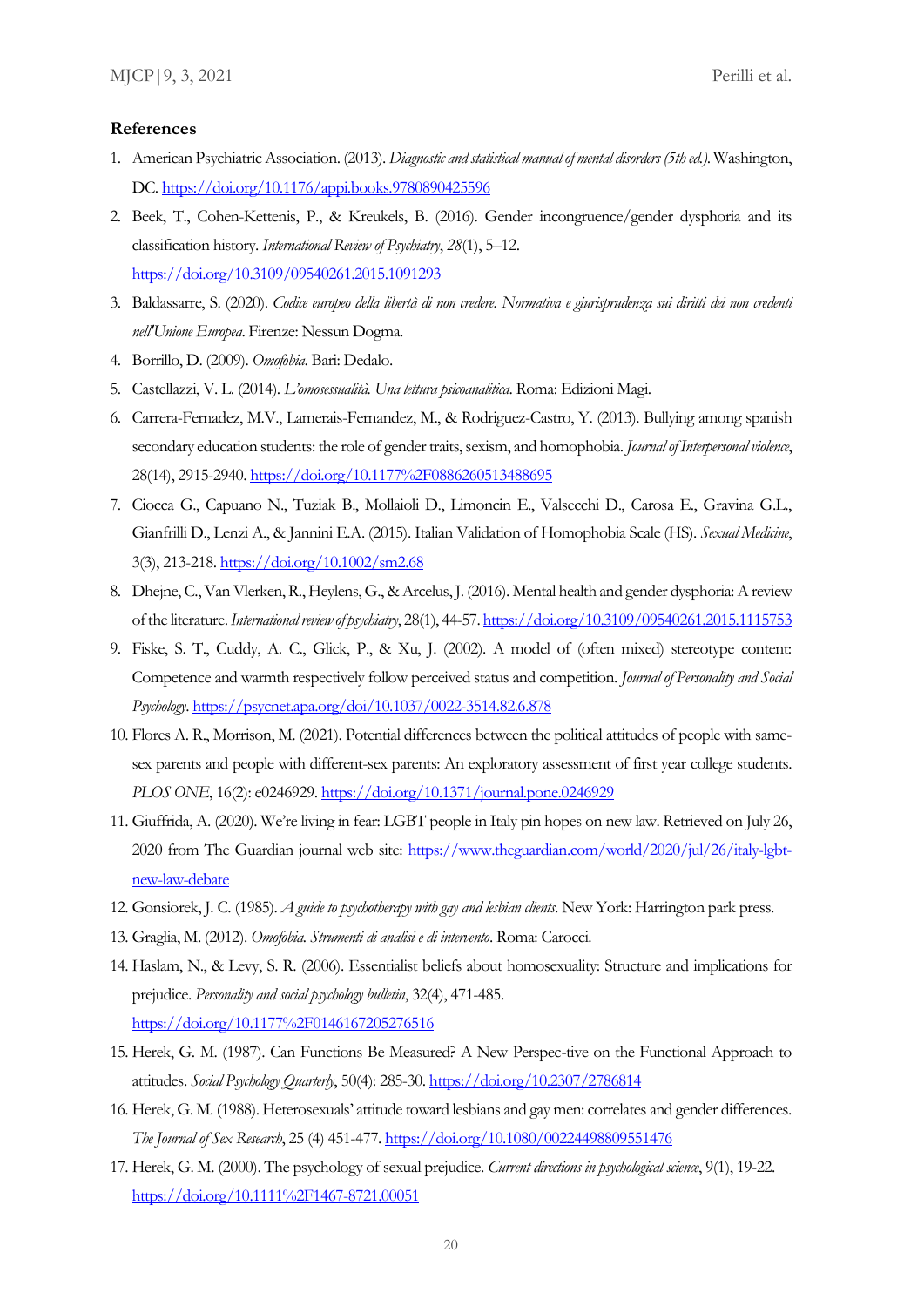- 18. Hill, D., & Willoughby, B. L. (2005). The Development and Validation of the Genderism and Transphobia Scale. *Sex Roles*, 53(8), 531-544[. https://doi.org/10.1007/s11199-005-7140-x](https://doi.org/10.1007/s11199-005-7140-x)
- 19. Horn, S. S. (2007). Adolescents' Acceptance of Same-Sex Peers Based on Sexual Orientation and Gender Expression. *Journal of Youth and Adolescence* 36(3) 363-371[. https://doi.org/10.1007/s10964-006-9111-0](https://doi.org/10.1007/s10964-006-9111-0)
- 20. Horn, S. S., & Szalacha, L. A. (2009). School differences in heterosexual students' attitudes about homosexuality and prejudice based on sexual orientation. *International Journal of Developmental Science*, 3(1), 64- 79. https:/[/doi.org/10.3233/DEV-2009-3108](http://dx.doi.org/10.3233/DEV-2009-3108)
- 21. ILGA (2021). Europe annual review of the human rights situation of lesbian, gay, bisexual trans and intersex people. Retrieved on ILGA website[: https://www.ilga-europe.org/annualreview/2021](https://www.ilga-europe.org/annualreview/2021)
- 22. Injuve (2008). Informe juventud en España, Madrid. Retrieved on Injuve website: <http://www.injuve.es/observatorio/demografia-e-informacion-general/informe-juventud-en-espana-2008>
- 23. Kite, M. E., & Whitley, B. E. (1996). Sex differences in attitude toward homosexual persons, behavior and civil rights: a meta-analysis. *Personality and Social Psychology Bulletin* 22(4), 336-353. https:/[/doi.org/10.1177%2F0146167296224002](https://doi.org/10.1177%2F0146167296224002)
- 24. Kuyper, L., & Wijsen, C. (2014). Gender identities and gender dysphoria in the Netherlands. *Archives of sexual behavior*, 43(2), 377-385[. https://](https://www.ilga-europe.org/annualreview/2021)[doi.org/10.1007/s10508-013-0140-y](https://doi.org/10.1007/s10508-013-0140-y)
- 25. Lingiardi, V., Falanga, S., & Augelli, R. D. (2005). The evaluation of Homophobia in an Italian Sample. *Archives of Sexual Behavior* 34(1), 81-93. [https://](https://www.ilga-europe.org/annualreview/2021)[doi.org/10.1007/s10508-005-1002-z](https://doi.org/10.1007/s10508-005-1002-z)
- 26. López-Rodriguez, L., Cuadrado, I., & Navas, M. (2013). Aplicación extendida del Modelo del Contenido de Los Estereotipos (MCE) hacia tres grupos de inmigrantes en España. *Estudios de Psicología*, 34(2) 197-208. https:/[/doi.org/10.1174/021093913806751375](https://doi.org/10.1174/021093913806751375)
- 27. Navas, M. S., & Rojas Tejada A. J. (2010). *Aplicación del Modelo Ampliado de Aculturación Relativa (MAAR) a nuevos colectivos de inmigrantes en Andalucía: Rumanos y Ecuatorianos*. Sevilla: Junta de Andalucia, Consejeria de Empleo.
- 28. Núñez Alarcón, M., Moreno Jiménez, M. del P., & Moral Toranzo, F. (2011). Causal Model of religious prejudice. *Anales de Psicología / Annals of Psychology*, *27*(3), 852–861. Retrieved from<https://revistas.um.es/analesps/article/view/135611>
- 29. Pew Global Attitudes Project Public Opinion Survey, retrieved 4 June, 2013. Retrieved Pew Research Center website[: https://www.pewresearch.org/global/2013/06/04/the-global-divide-on-homosexuality/](https://www.pewresearch.org/global/2013/06/04/the-global-divide-on-homosexuality/)
- 30. Galán, J. I. P., Puras, B. M., Medina, P. O. R., Martín, N. M., & López, M. R. (2007). Actitudes ante la diversidad sexual de la población adolescente de Coslada (Madrid) y San Bartolomé de Tirajana (Gran Canaria). Madrid, FELGTB. [http://www.cogam.es/wp-content/uploads/2016/12/Actitudes-ante-la](http://www.cogam.es/wp-content/uploads/2016/12/Actitudes-ante-la-diversidad-sexual-de-la-poblaci%C3%B3n-adolescente-de-Coslada-Madrid-y-San-Bartolom%C3%A9-de-Tirajana-Gran-Canaria.-Ayto.-de-Coslada-FELGTB-y-Ayto.-de-Bartolom%C3%A9-de-Tirajana.pdf)[diversidad-sexual-de-la-poblaci%C3%B3n-adolescente-de-Coslada-Madrid-y-San-Bartolom%C3%A9-de-](http://www.cogam.es/wp-content/uploads/2016/12/Actitudes-ante-la-diversidad-sexual-de-la-poblaci%C3%B3n-adolescente-de-Coslada-Madrid-y-San-Bartolom%C3%A9-de-Tirajana-Gran-Canaria.-Ayto.-de-Coslada-FELGTB-y-Ayto.-de-Bartolom%C3%A9-de-Tirajana.pdf)[Tirajana-Gran-Canaria.-Ayto.-de-Coslada-FELGTB-y-Ayto.-de-Bartolom%C3%A9-de-Tirajana.pdf](http://www.cogam.es/wp-content/uploads/2016/12/Actitudes-ante-la-diversidad-sexual-de-la-poblaci%C3%B3n-adolescente-de-Coslada-Madrid-y-San-Bartolom%C3%A9-de-Tirajana-Gran-Canaria.-Ayto.-de-Coslada-FELGTB-y-Ayto.-de-Bartolom%C3%A9-de-Tirajana.pdf)
- 31. Poushter, J., & Kent, N. O. (2020) The Global Divide on Homosexuality Persists But increasing acceptance in many countries over past two decades. Retrieved on Pew Research Center website: <https://www.pewresearch.org/global/2020/06/25/global-divide-on-homosexuality-persists/>
- 32. Prati, G., & Pietrantoni, L. (2011). *Gay e lesbiche*. Il Mulino.